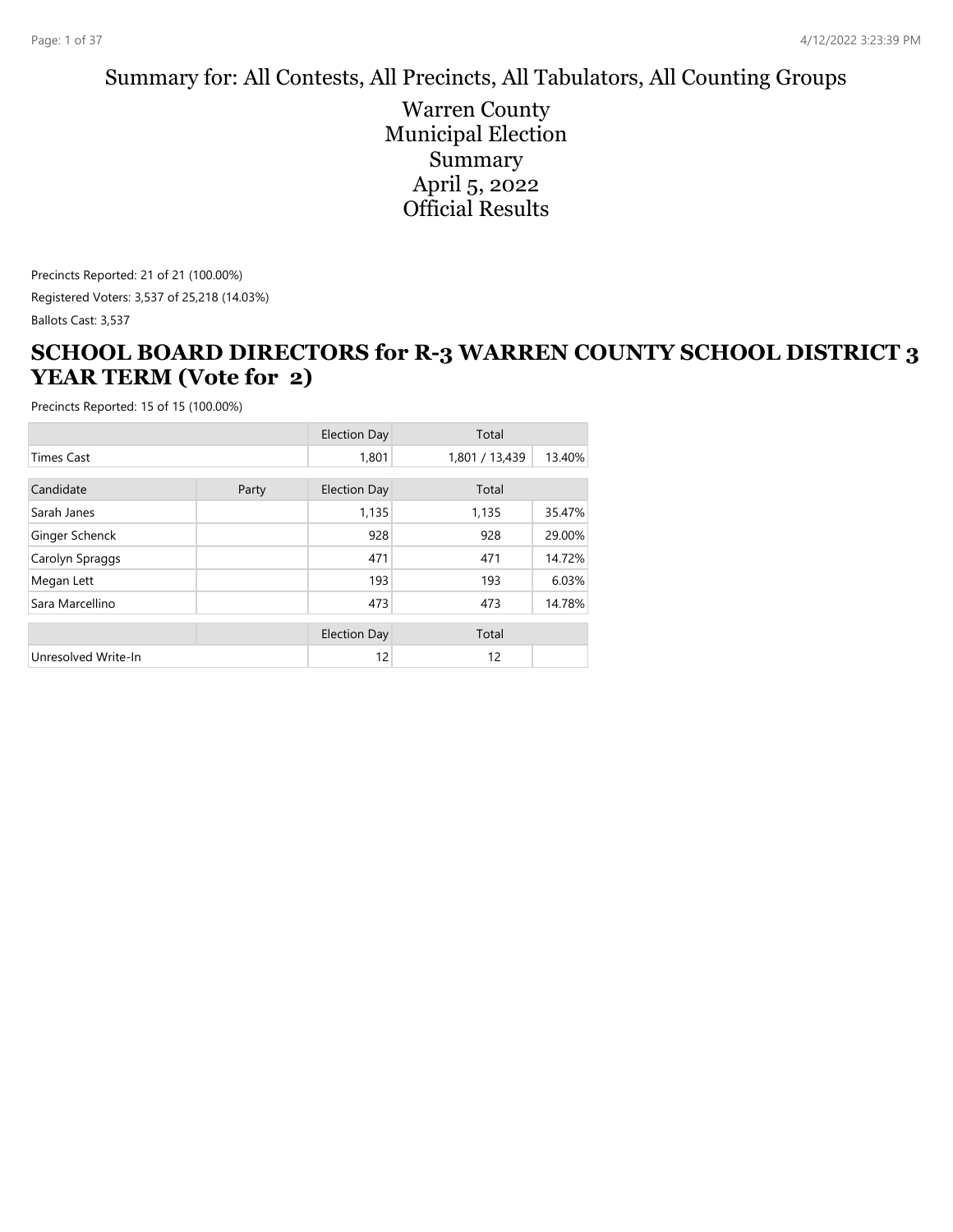#### **SCHOOL BOARD DIRECTORS for R-3 WARREN COUNTY SCHOOL DISTRICT 1 YEAR TERM (Vote for 1)**

|                     |       | <b>Election Day</b> | Total          |        |
|---------------------|-------|---------------------|----------------|--------|
| <b>Times Cast</b>   |       | 1,801               | 1,801 / 13,439 | 13.40% |
| Candidate           | Party | <b>Election Day</b> | Total          |        |
| Rachel Besselman    |       | 403                 | 403            | 23.65% |
| Rich Barton         |       | 1,301               | 1,301          | 76.35% |
|                     |       | Election Day        | Total          |        |
| Unresolved Write-In |       | 8                   | 8              |        |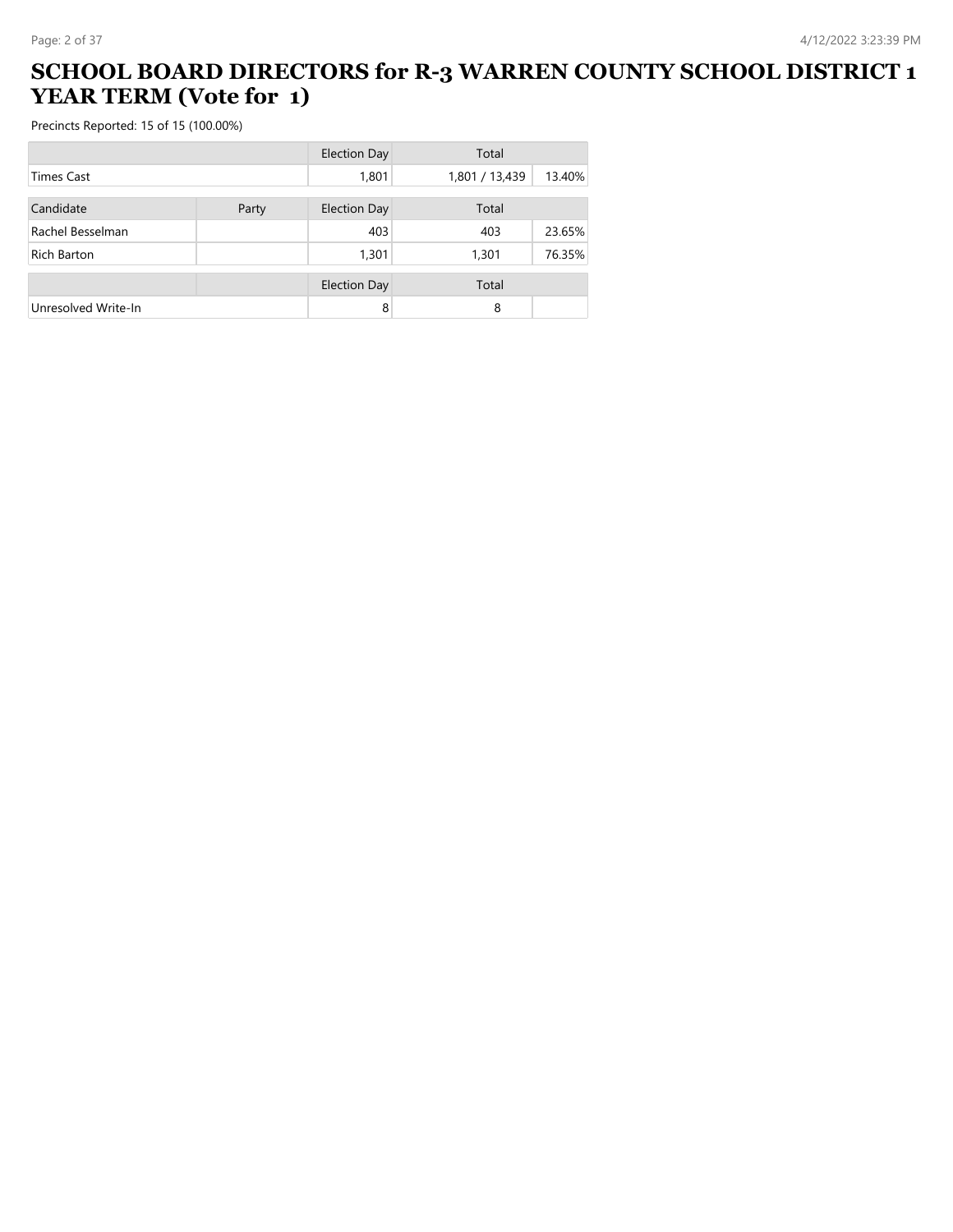#### **SCHOOL BOARD DIRECTORS for R-2 WRIGHT CITY SCHOOL DISTRICT (Vote for 2)**

|                       |       | <b>Election Day</b> | Total         |        |
|-----------------------|-------|---------------------|---------------|--------|
| <b>Times Cast</b>     |       | 1,318               | 1,318 / 8,140 | 16.19% |
| Candidate             | Party | Election Day        | Total         |        |
| Elizabeth (Beth) Dean |       | 575                 | 575           | 24.25% |
| Frank Zykan           |       | 510                 | 510           | 21.51% |
| Austin Jones          |       | 615                 | 615           | 25.94% |
| Mary Groeper          |       | 671                 | 671           | 28.30% |
|                       |       | <b>Election Day</b> | Total         |        |
| Unresolved Write-In   |       | 4                   | 4             |        |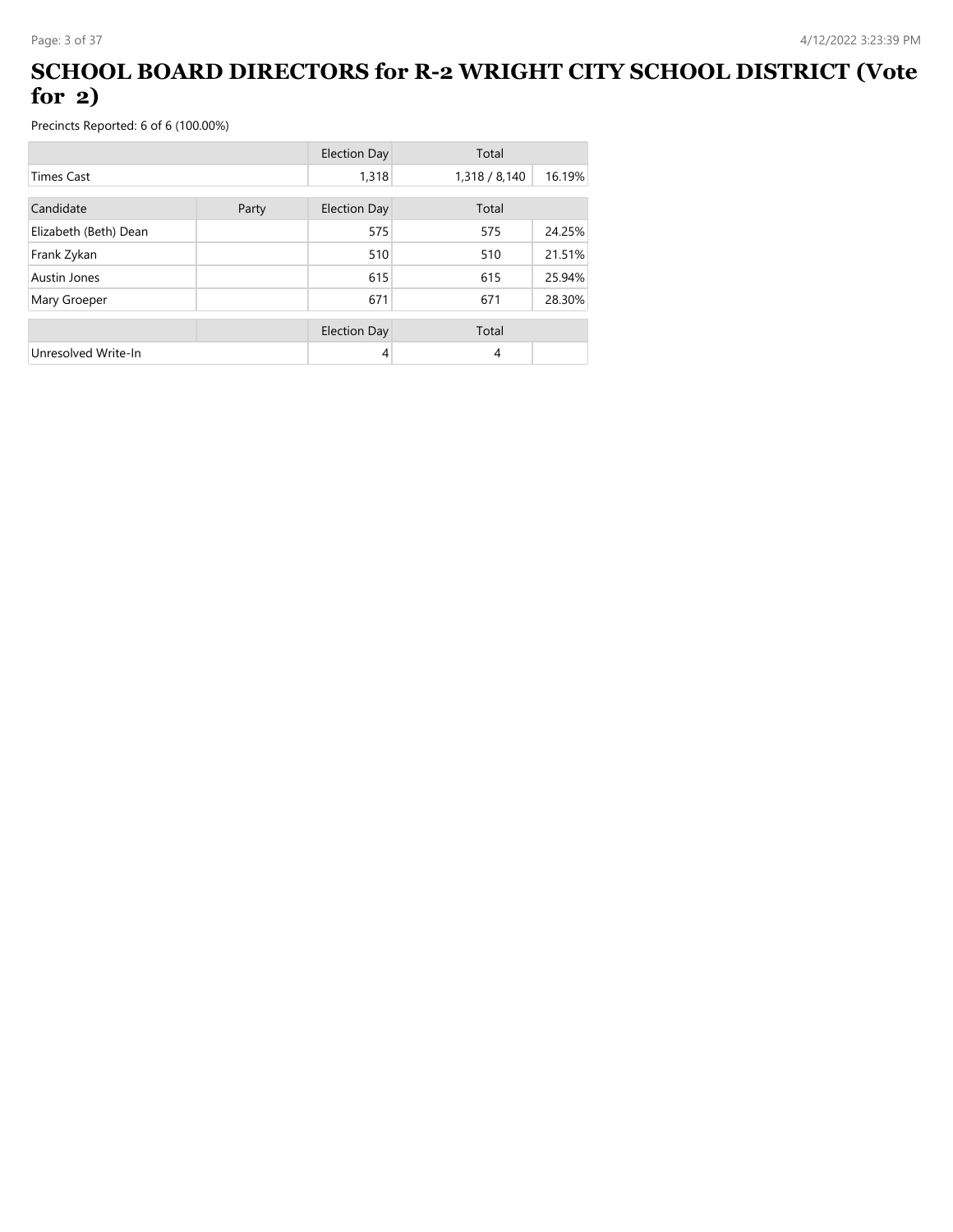#### **SCHOOL BOARD DIRECTORS for WASHINGTON SCHOOL DISTRICT (Vote for 2)**

|                       |       | <b>Election Day</b> | Total       |        |
|-----------------------|-------|---------------------|-------------|--------|
| <b>Times Cast</b>     |       | 376                 | 376 / 3,293 | 11.42% |
| Candidate             | Party | <b>Election Day</b> | Total       |        |
| Kelly Brinkmann       |       | 185                 | 185         | 28.29% |
| Matthew Wilson        |       | 125                 | 125         | 19.11% |
| <b>Trish Mitchell</b> |       | 146                 | 146         | 22.32% |
| Chantell Unnerstall   |       | 62                  | 62          | 9.48%  |
| Frank Wood            |       | 129                 | 129         | 19.72% |
| Maryanne Scaniosharp  |       | 7                   | 7           | 1.07%  |
|                       |       | <b>Election Day</b> | Total       |        |
| Unresolved Write-In   |       | 0                   | $\Omega$    |        |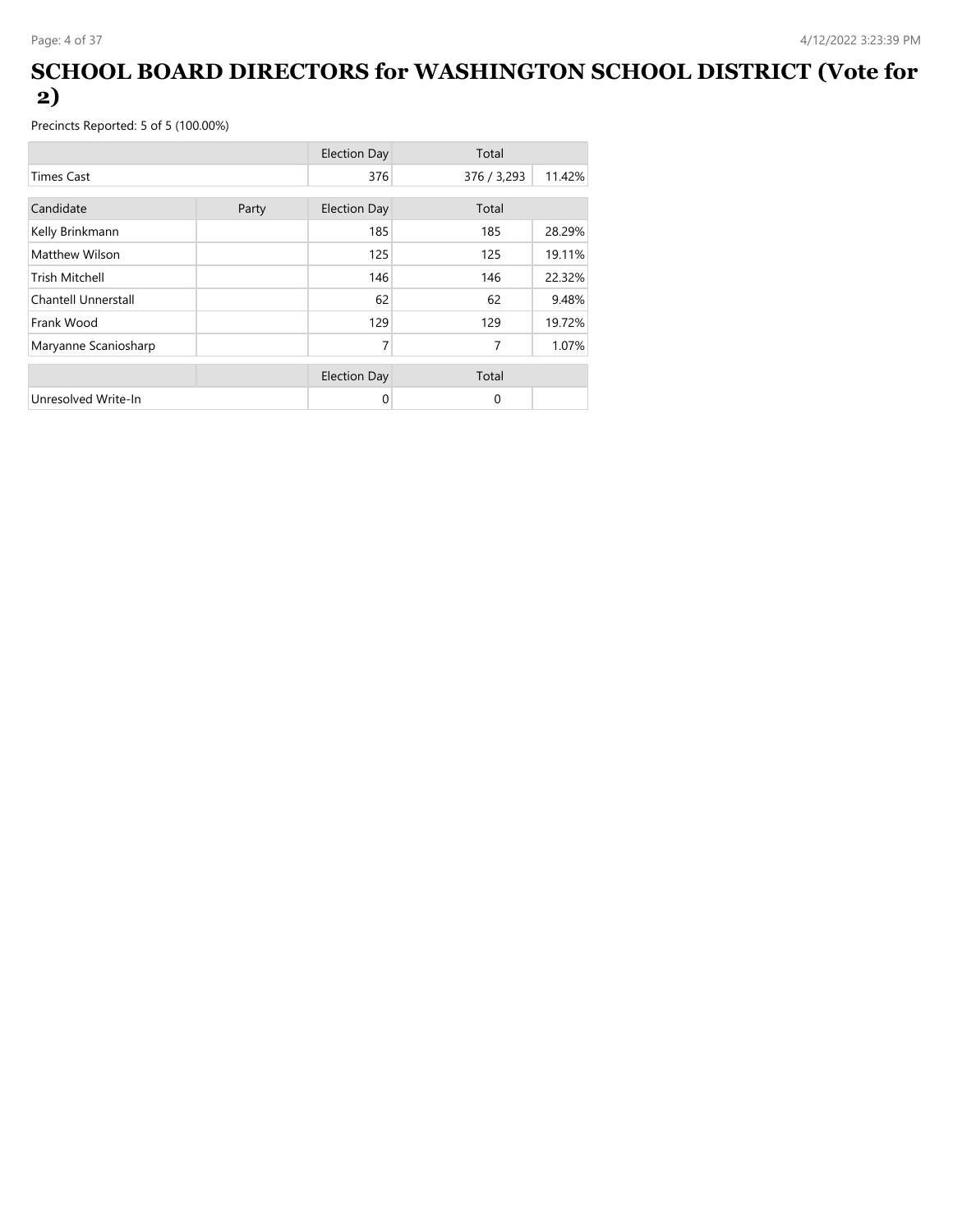#### **SCHOOL BOARD DIRECTORS for R-2 MONTGOMERY COUNTY SCHOOL DISTRICT (Vote for 2)**

|                       |       | <b>Election Day</b> | Total  |        |
|-----------------------|-------|---------------------|--------|--------|
| <b>Times Cast</b>     |       | 18                  | 18/183 | 9.84%  |
| Candidate             | Party | <b>Election Day</b> | Total  |        |
|                       |       |                     |        |        |
| Kali Rochelle Salazar |       | 11                  | 11     | 37.93% |
| Michael W. Cobb       |       | 3                   | 3      | 10.34% |
| Micah John Hans       |       | 15                  | 15     | 51.72% |
|                       |       | <b>Election Day</b> | Total  |        |
| Unresolved Write-In   |       |                     | 0      |        |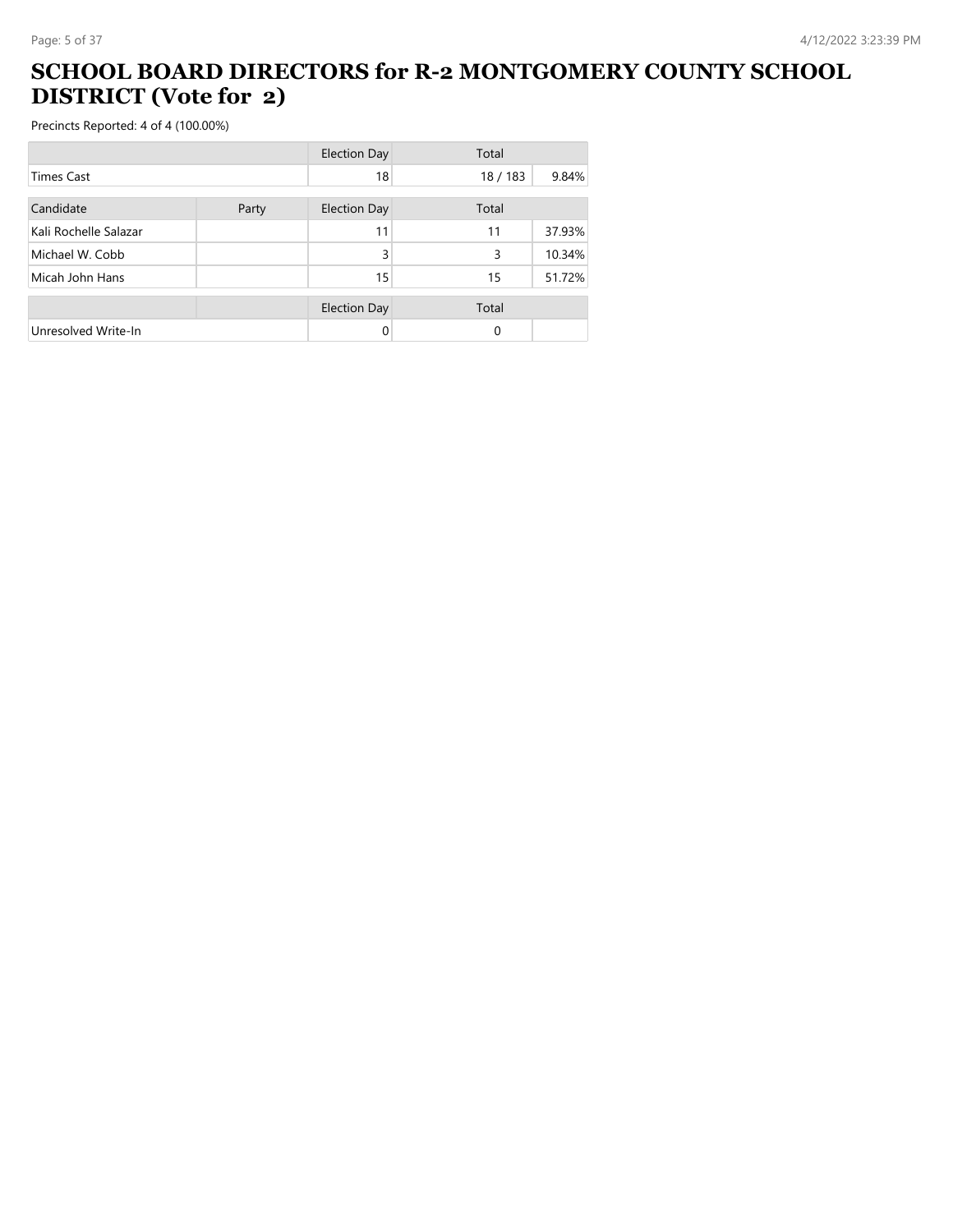#### **SCHOOL BOARD DIRECTORS for R-3 LINCOLN COUNTY SCHOOL DISTRICT (Vote for 2)**

|                     |       | <b>Election Day</b> | Total |        |
|---------------------|-------|---------------------|-------|--------|
| <b>Times Cast</b>   |       | 9                   | 9/44  | 20.45% |
| Candidate           | Party | <b>Election Day</b> | Total |        |
| Randy Siebert       |       | 8                   | 8     | 53.33% |
| Jim Ladlie          |       |                     | 7     | 46.67% |
|                     |       | <b>Election Day</b> | Total |        |
| Unresolved Write-In |       | 0                   | 0     |        |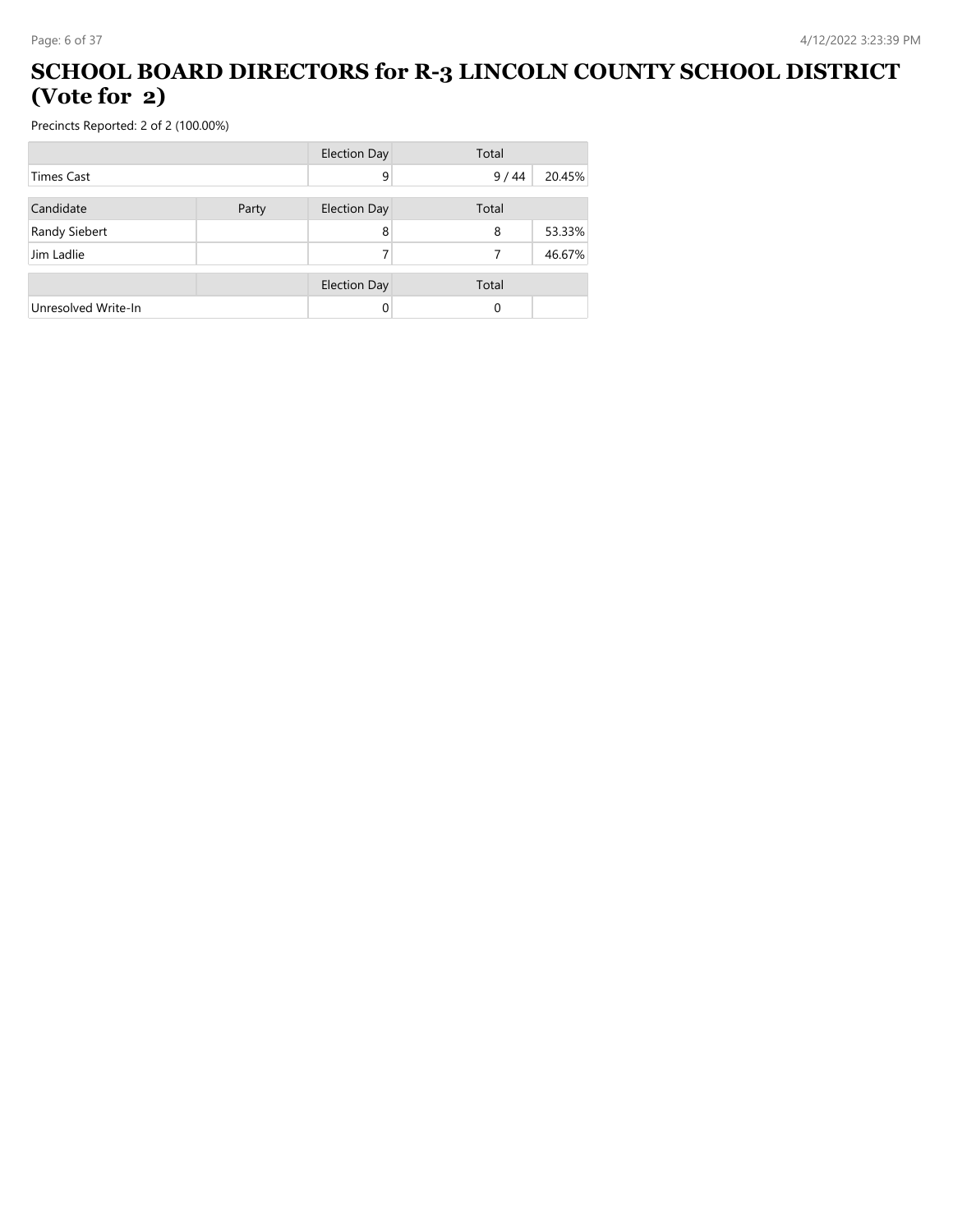#### **SCHOOL BOARD DIRECTORS for R-1 GASCONADE COUNTY SCHOOL DISTRICT (Vote for 2)**

|                         |       | <b>Election Day</b> | Total    |        |
|-------------------------|-------|---------------------|----------|--------|
| <b>Times Cast</b>       |       | 15                  | 15 / 119 | 12.61% |
| Candidate               | Party | <b>Election Day</b> | Total    |        |
| Dorothy (Dot) Schoening |       | 12                  | 12       | 46.15% |
| <b>Timothy Schulte</b>  |       | 6                   | 6        | 23.08% |
| Debra Weingarth         |       | 8                   | 8        | 30.77% |
|                         |       | <b>Election Day</b> | Total    |        |
| Unresolved Write-In     |       | 0                   | 0        |        |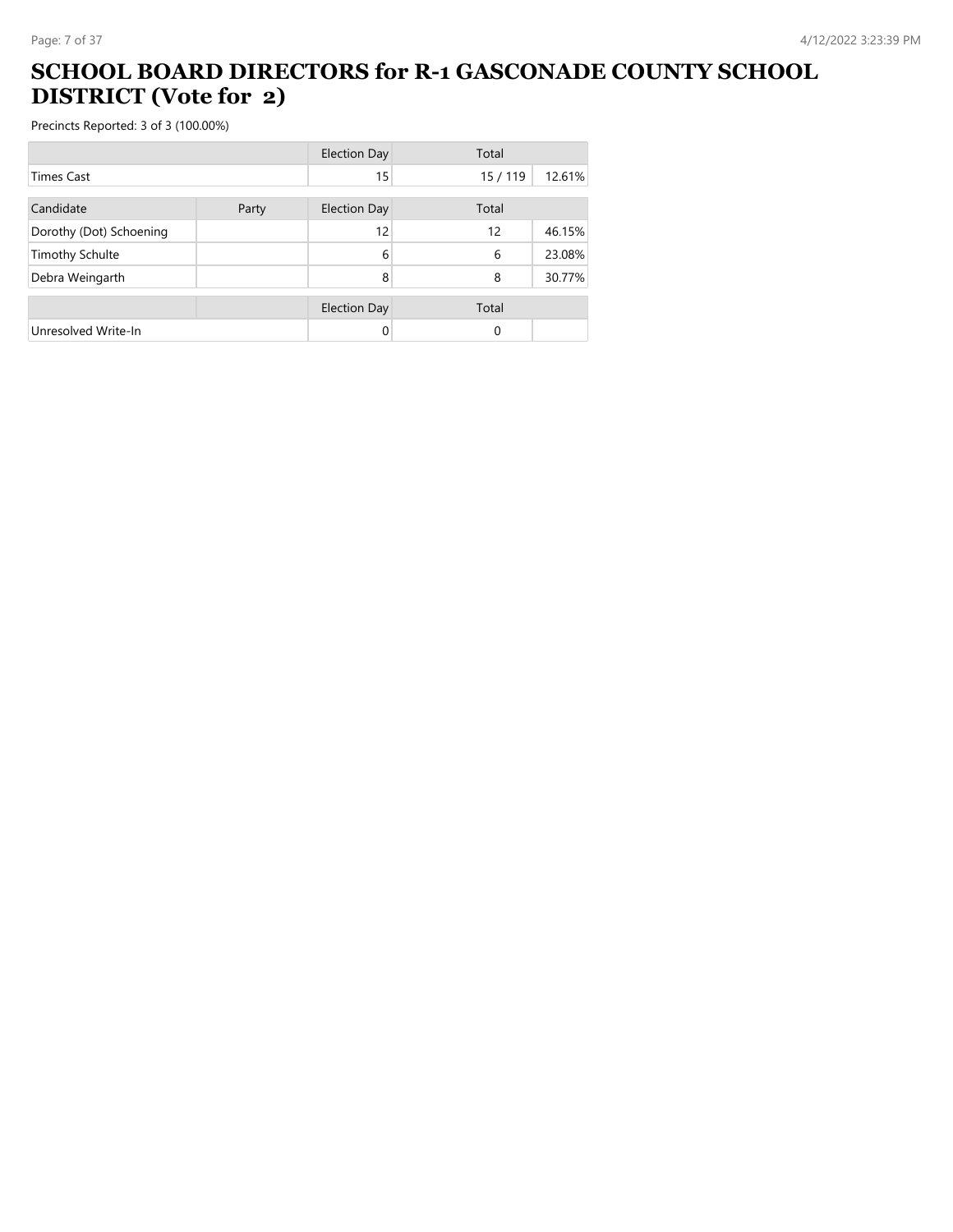# **SCHOOL QUESTION 1 for R-2 WRIGHT CITY SCHOOL DISTRICT (Vote for 1)**

|                     |       | <b>Election Day</b> | Total         |        |
|---------------------|-------|---------------------|---------------|--------|
| <b>Times Cast</b>   |       | 1,318               | 1,318 / 8,140 | 16.19% |
| Candidate           | Party | <b>Election Day</b> | Total         |        |
| Yes                 |       | 1,058               | 1,058         | 81.45% |
| No                  |       | 241                 | 241           | 18.55% |
|                     |       | <b>Election Day</b> | Total         |        |
| Unresolved Write-In |       | 0                   | $\Omega$      |        |
|                     |       |                     |               |        |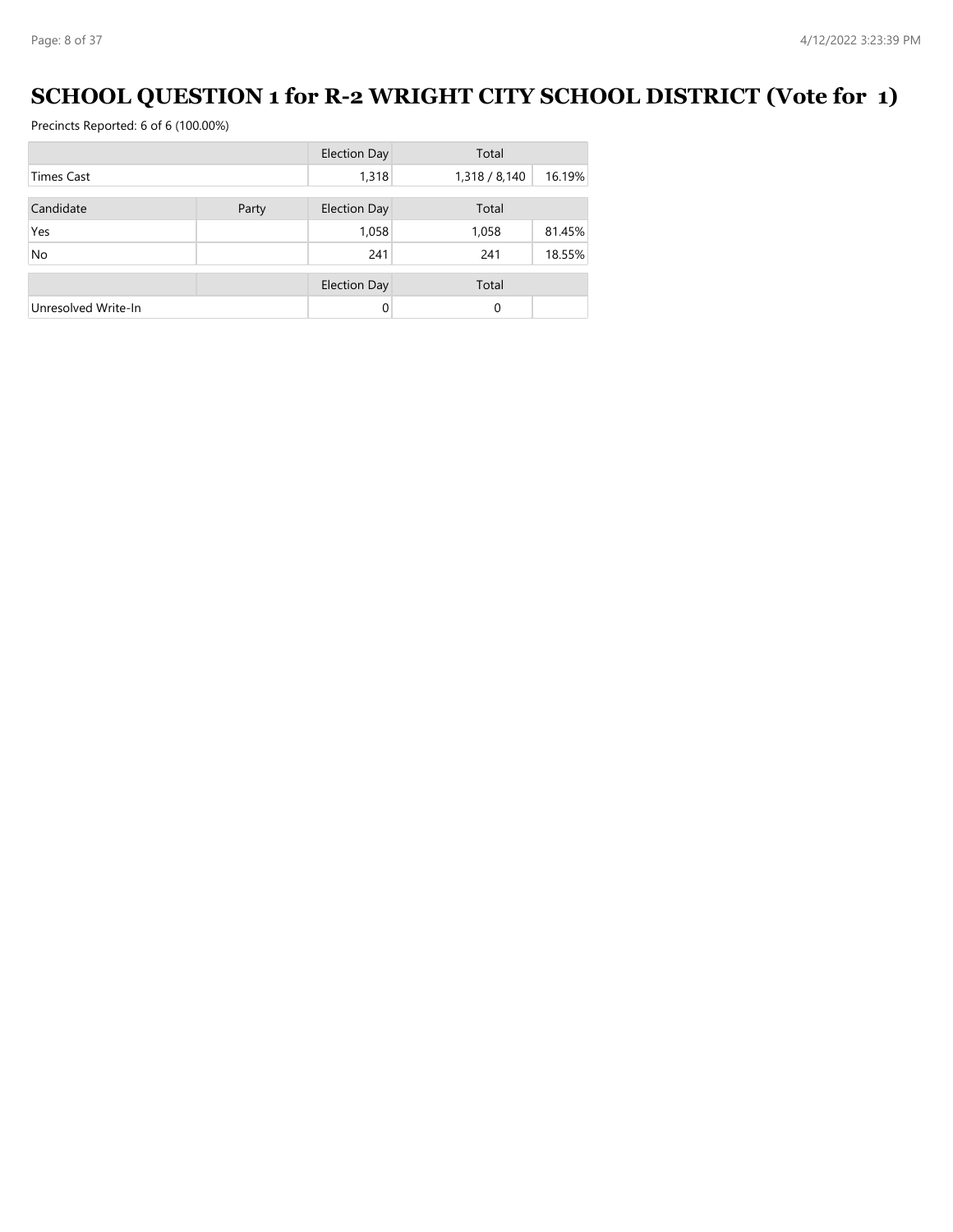# **SCHOOL QUESTION 2 for R-2 WRIGHT CITY SCHOOL DISTRICT (Vote for 1)**

|                     |       | <b>Election Day</b> | Total         |        |
|---------------------|-------|---------------------|---------------|--------|
| <b>Times Cast</b>   |       | 1,318               | 1,318 / 8,140 | 16.19% |
| Candidate           | Party | <b>Election Day</b> | Total         |        |
| Yes                 |       | 949                 | 949           | 73.00% |
| <b>No</b>           |       | 351                 | 351           | 27.00% |
|                     |       | <b>Election Day</b> | Total         |        |
| Unresolved Write-In |       | 0                   | $\Omega$      |        |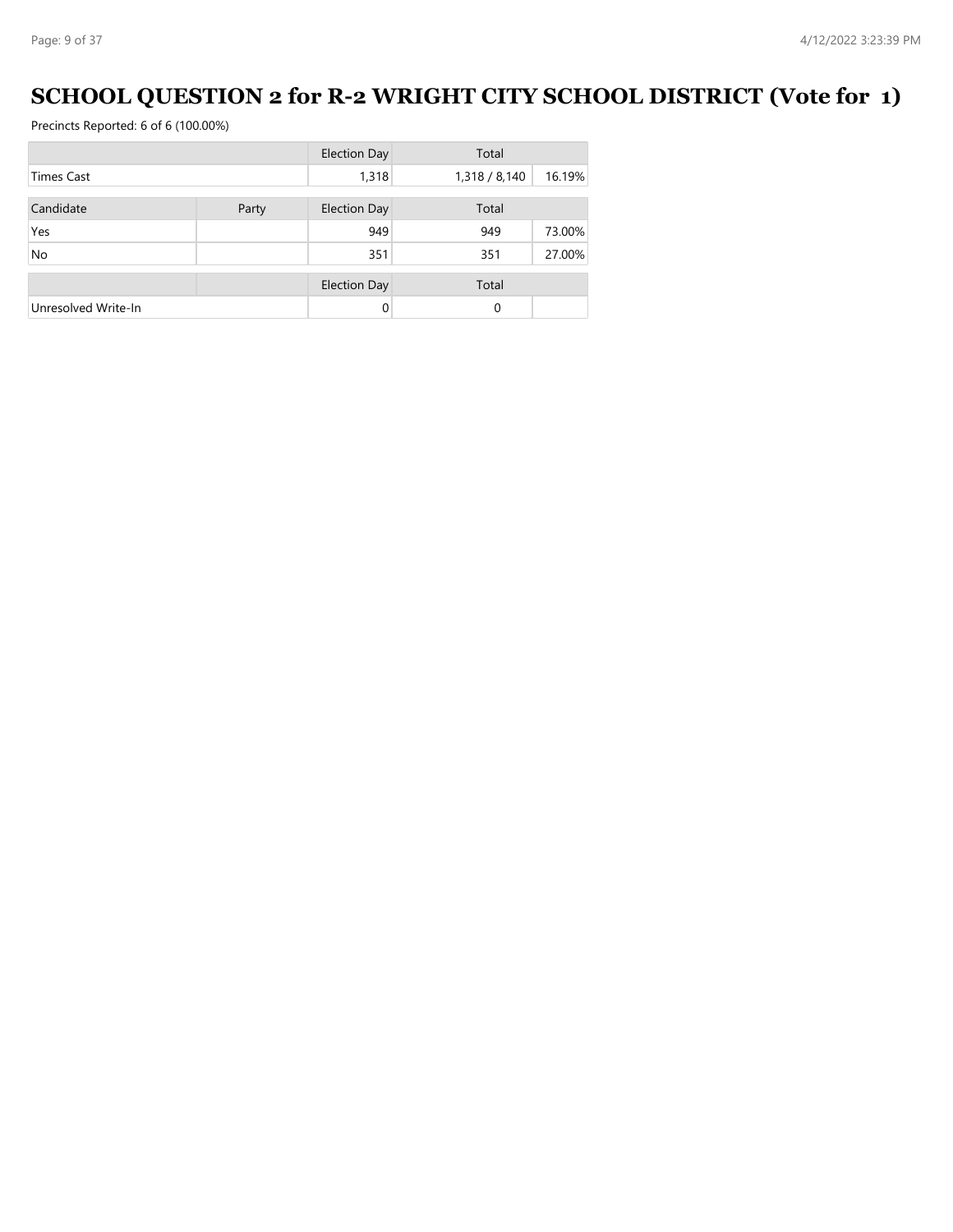#### **SCHOOL PROPOSITION K.I.D.S for R-3 LINCOLN COUNTY SCHOOL DISTRICT (Vote for 1)**

|                     |       | <b>Election Day</b> | Total         |        |
|---------------------|-------|---------------------|---------------|--------|
| <b>Times Cast</b>   |       | 9                   | 9/44          | 20.45% |
| Candidate           | Party | <b>Election Day</b> | Total         |        |
| Yes                 |       |                     |               | 77.78% |
| No                  |       | 2                   | $\mathcal{P}$ | 22.22% |
|                     |       | <b>Election Day</b> | Total         |        |
| Unresolved Write-In |       | 0                   | 0             |        |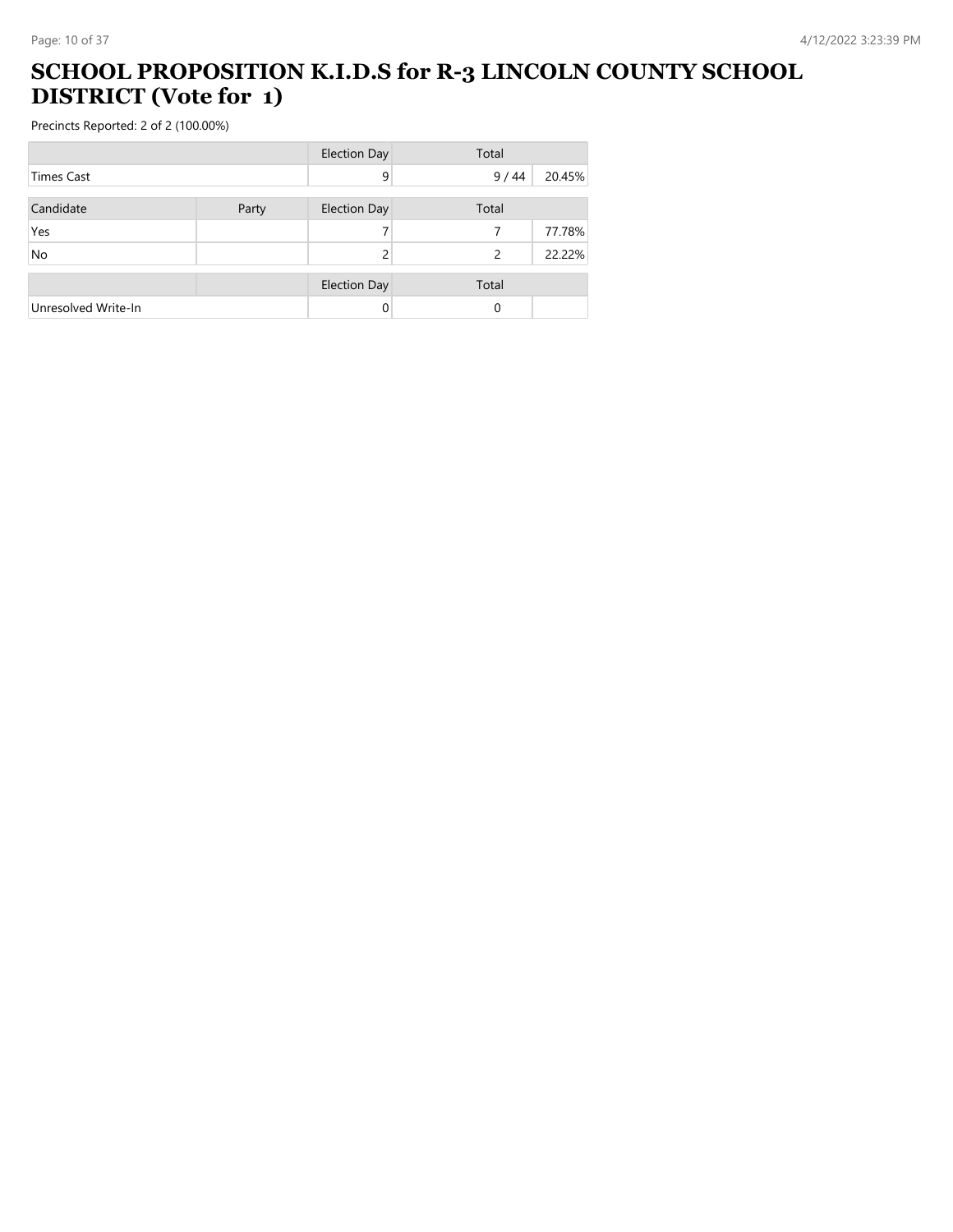# **MAYOR for CITY OF WRIGHT CITY (Vote for 1)**

|                     |       | <b>Election Day</b> | Total       |         |
|---------------------|-------|---------------------|-------------|---------|
| <b>Times Cast</b>   |       | 569                 | 569 / 3,096 | 18.38%  |
|                     |       |                     |             |         |
| Candidate           | Party | <b>Election Day</b> | Total       |         |
| Michelle Heiliger   |       | 483                 | 483         | 100.00% |
|                     |       |                     |             |         |
|                     |       | <b>Election Day</b> | Total       |         |
| Unresolved Write-In |       | 16                  | 16          |         |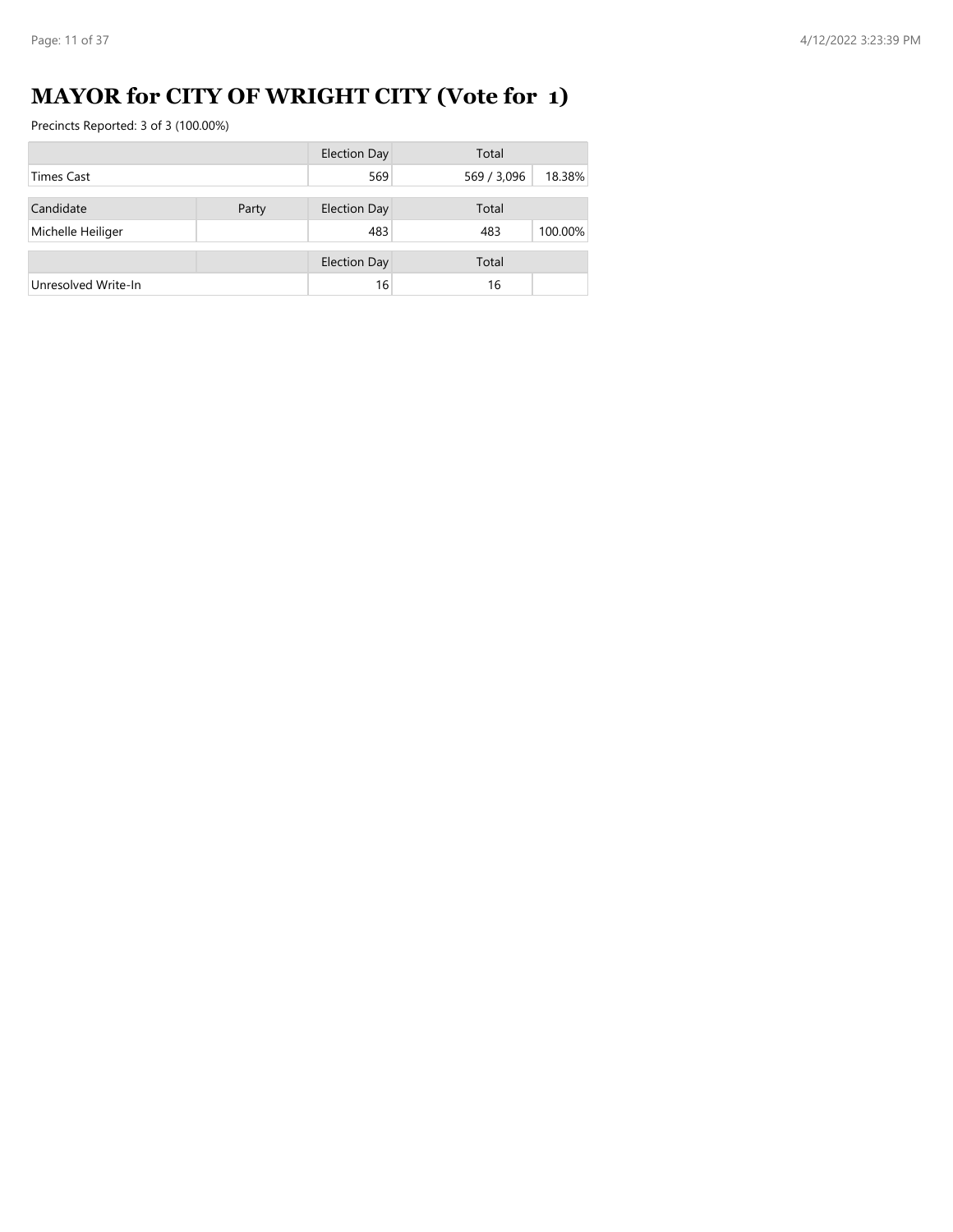# **MAYOR for CITY FORISTELL (Vote for 1)**

|                     |       | <b>Election Day</b> | Total  |         |
|---------------------|-------|---------------------|--------|---------|
| <b>Times Cast</b>   |       | 65                  | 65/214 | 30.37%  |
|                     |       |                     |        |         |
| Candidate           | Party | <b>Election Day</b> | Total  |         |
| Mark Meyerhoff      |       | 50                  | 50     | 100.00% |
|                     |       | <b>Election Day</b> | Total  |         |
| Unresolved Write-In |       |                     |        |         |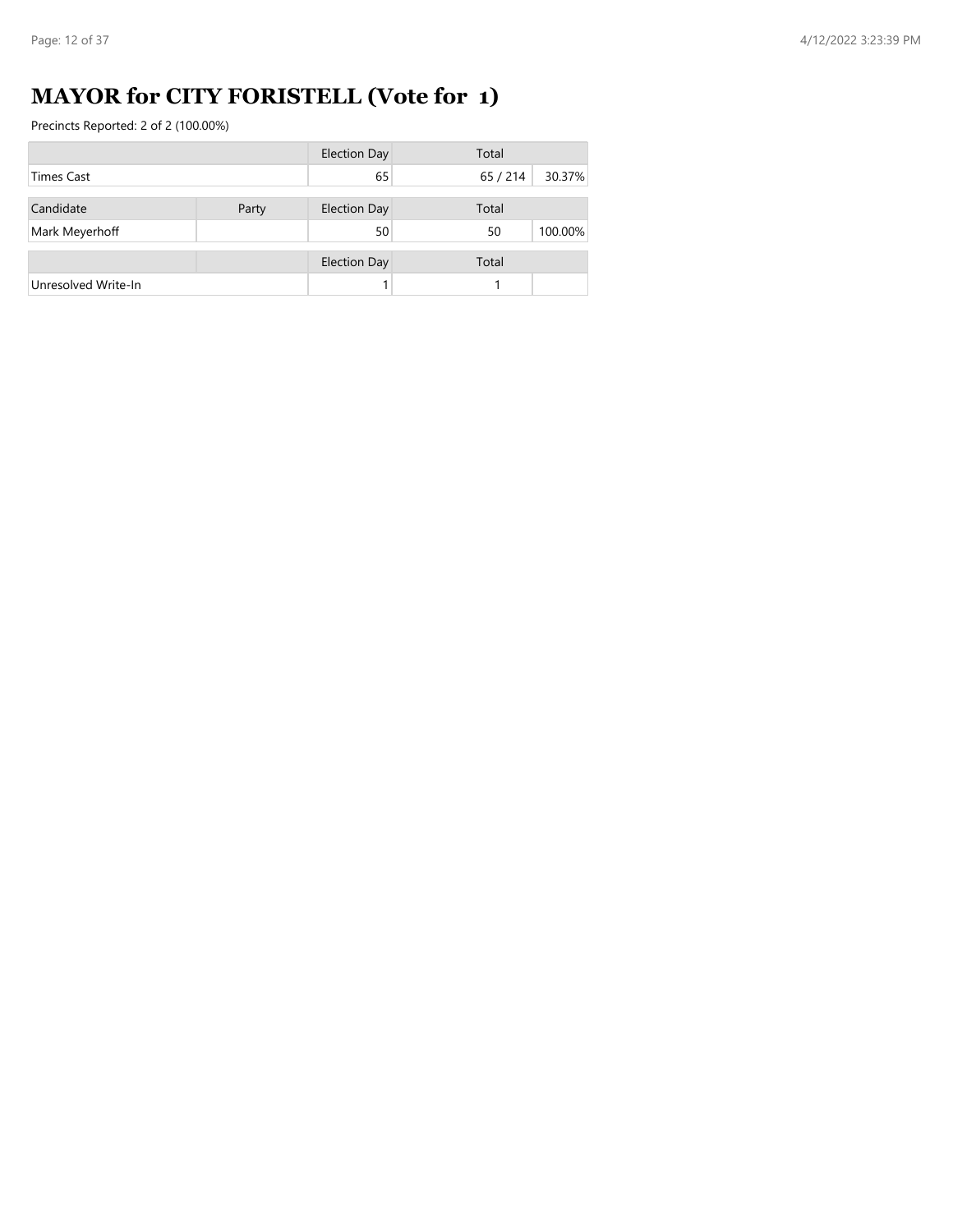# **ALDERMAN AT-LARGE for CITY OF TRUESDALE (Vote for 2)**

|                     |       | <b>Election Day</b> | Total              |
|---------------------|-------|---------------------|--------------------|
| <b>Times Cast</b>   |       | 93                  | 18.38%<br>93 / 506 |
| Candidate           | Party | <b>Election Day</b> | Total              |
| Mike Thomas         |       | 74                  | 74<br>44.85%       |
| Kelly Riehl         |       | 25                  | 15.15%<br>25       |
| Joe Brooks          |       | 66                  | 66<br>40.00%       |
|                     |       | <b>Election Day</b> | Total              |
| Unresolved Write-In |       | $\Omega$            | 0                  |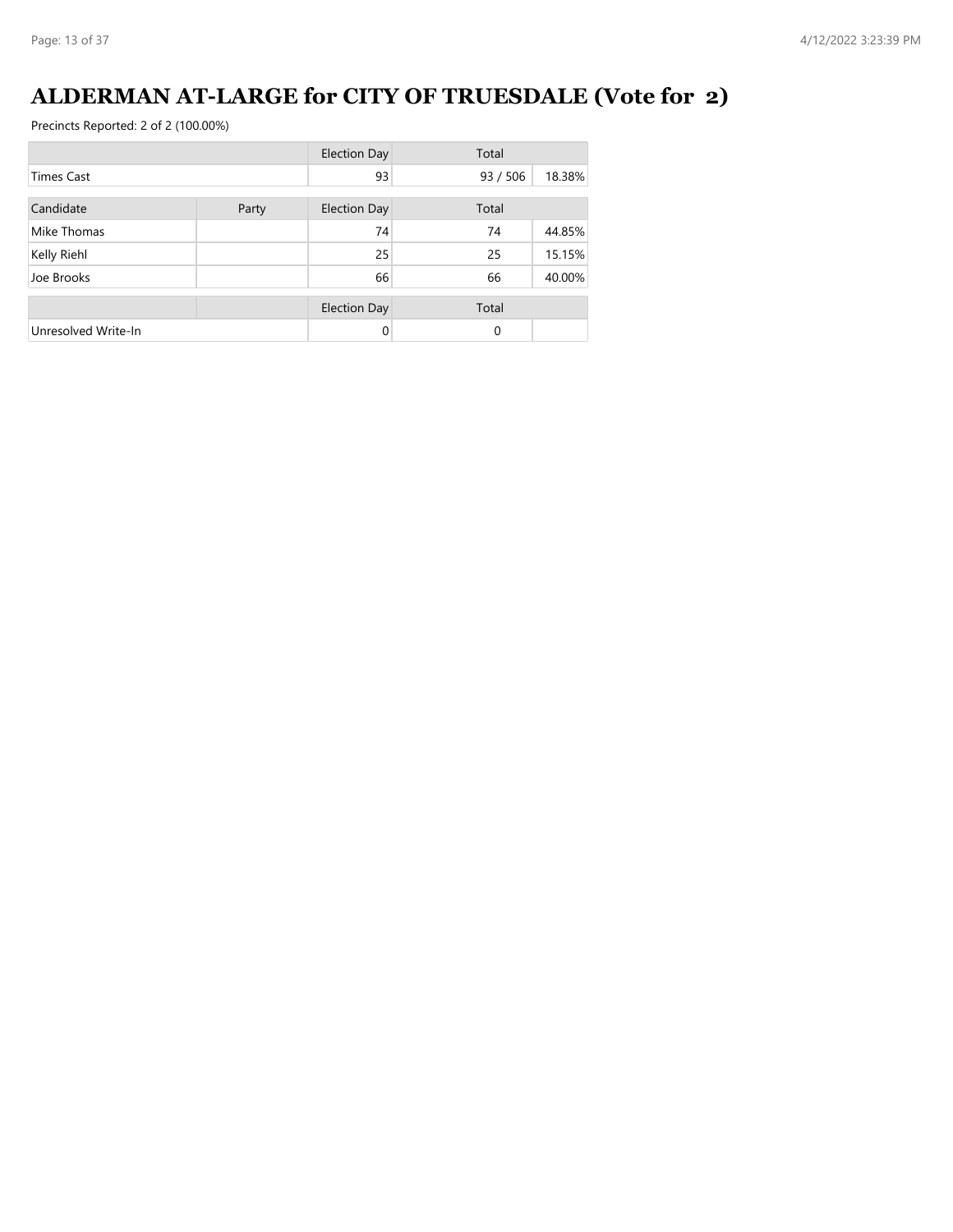# **ALDERMAN for CITY OF FORISTELL WARD ONE (Vote for 1)**

|                     |       | <b>Election Day</b> | Total |         |
|---------------------|-------|---------------------|-------|---------|
| <b>Times Cast</b>   |       | 15                  | 15/68 | 22.06%  |
| Candidate           | Party | <b>Election Day</b> | Total |         |
| Constance Palmer    |       | 14                  |       | 100.00% |
|                     |       |                     | 14    |         |
|                     |       | <b>Election Day</b> | Total |         |
| Unresolved Write-In |       | 0                   | 0     |         |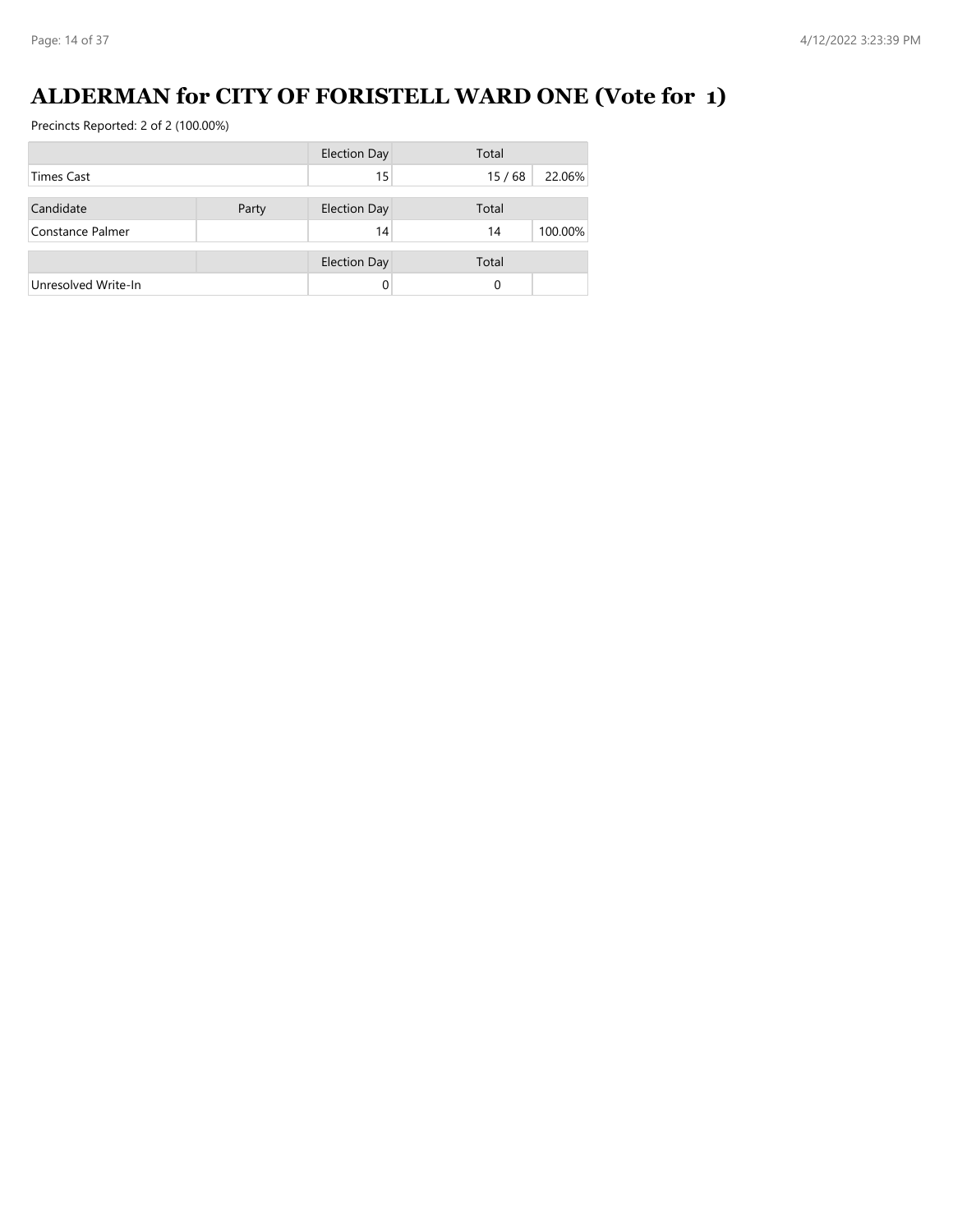# **ALDERMAN for CITY OF FORISTELL WARD TWO (Vote for 1)**

|                     |       | <b>Election Day</b> | Total            |
|---------------------|-------|---------------------|------------------|
| <b>Times Cast</b>   |       | 50                  | 34.25%<br>50/146 |
| Candidate           | Party | <b>Election Day</b> | Total            |
| Michael Luetkenhaus |       | 41                  | 100.00%<br>41    |
|                     |       |                     |                  |
|                     |       | <b>Election Day</b> | Total            |
| Unresolved Write-In |       |                     |                  |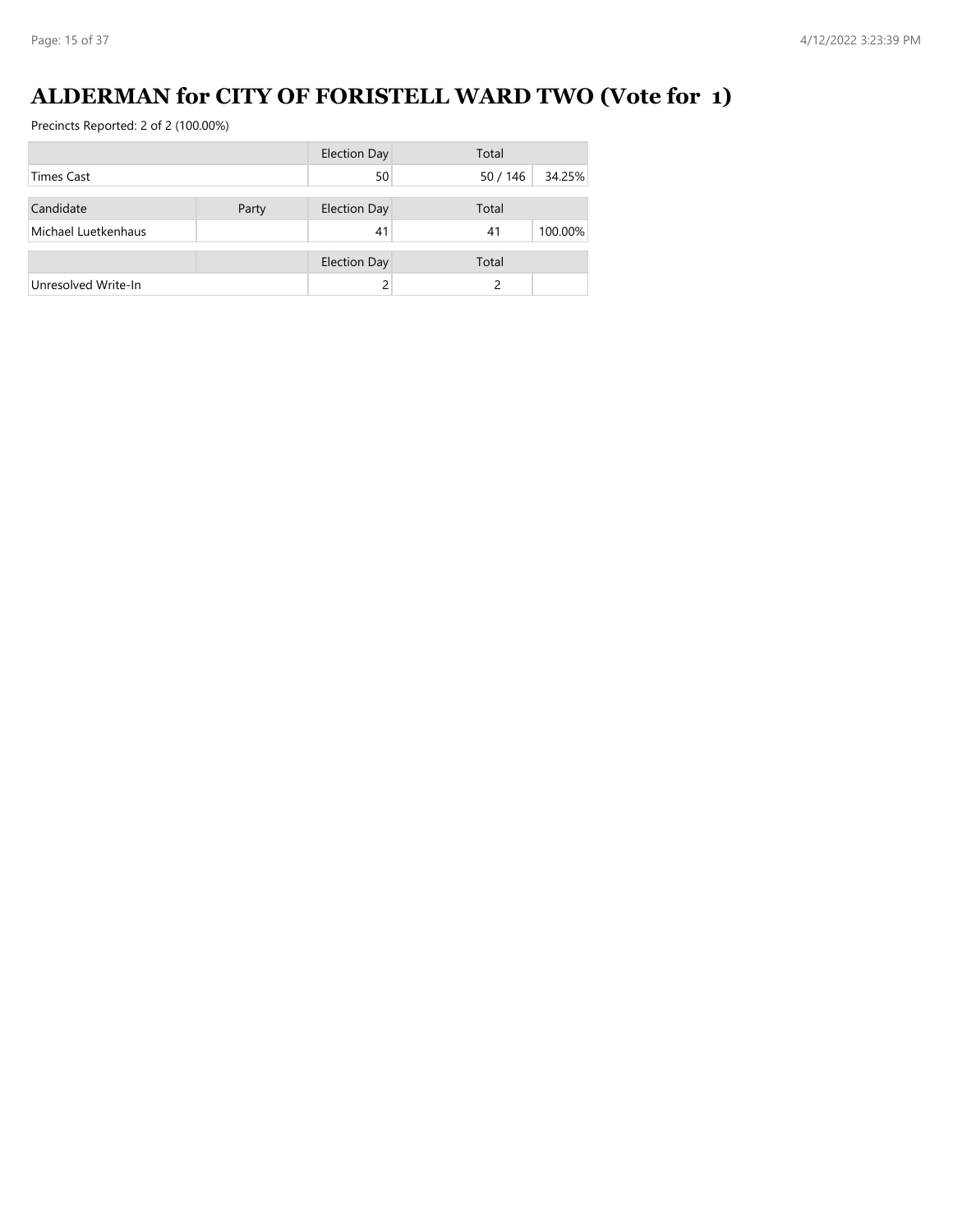#### **ALDERMAN for CITY OF MARTHASVILLE EAST WARD 2 YEAR TERM (Vote for 1)**

|                     |       | <b>Election Day</b> | Total    |         |
|---------------------|-------|---------------------|----------|---------|
| <b>Times Cast</b>   |       | 44                  | 44 / 363 | 12.12%  |
| Candidate           | Party | <b>Election Day</b> | Total    |         |
| Nicholas Lange      |       | 28                  | 28       | 100.00% |
|                     |       | <b>Election Day</b> | Total    |         |
| Unresolved Write-In |       |                     |          |         |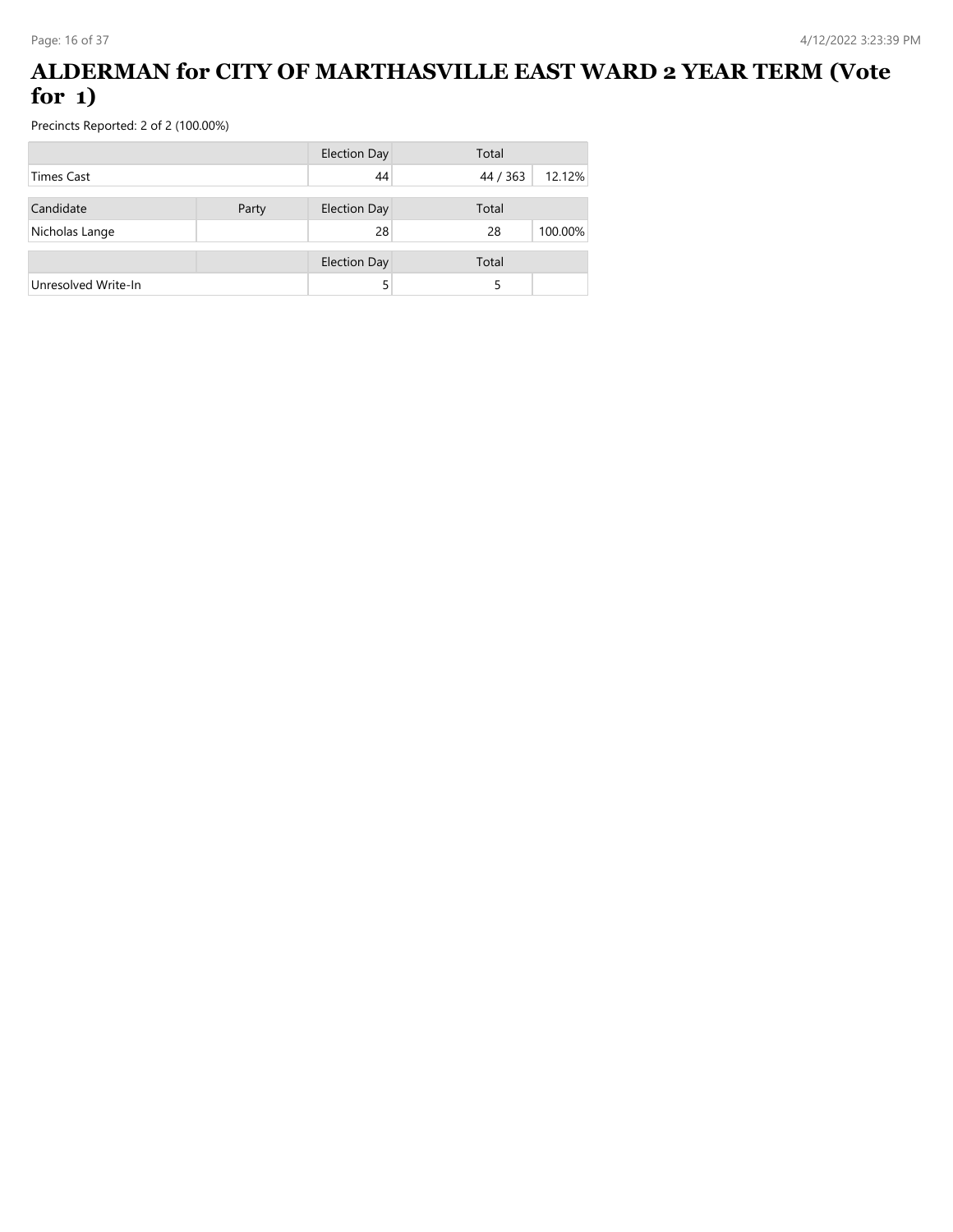#### **ALDERMAN for CITY OF MARTHASVILLE EAST WARD 1 YEAR TERM (Vote for 1)**

|                     |       | <b>Election Day</b> | Total    |         |
|---------------------|-------|---------------------|----------|---------|
| Times Cast          |       | 44                  | 44 / 363 | 12.12%  |
|                     |       |                     |          |         |
| Candidate           | Party | <b>Election Day</b> | Total    |         |
| Gary Dixon          |       | 31                  | 31       | 100.00% |
|                     |       | <b>Election Day</b> | Total    |         |
| Unresolved Write-In |       |                     | ς        |         |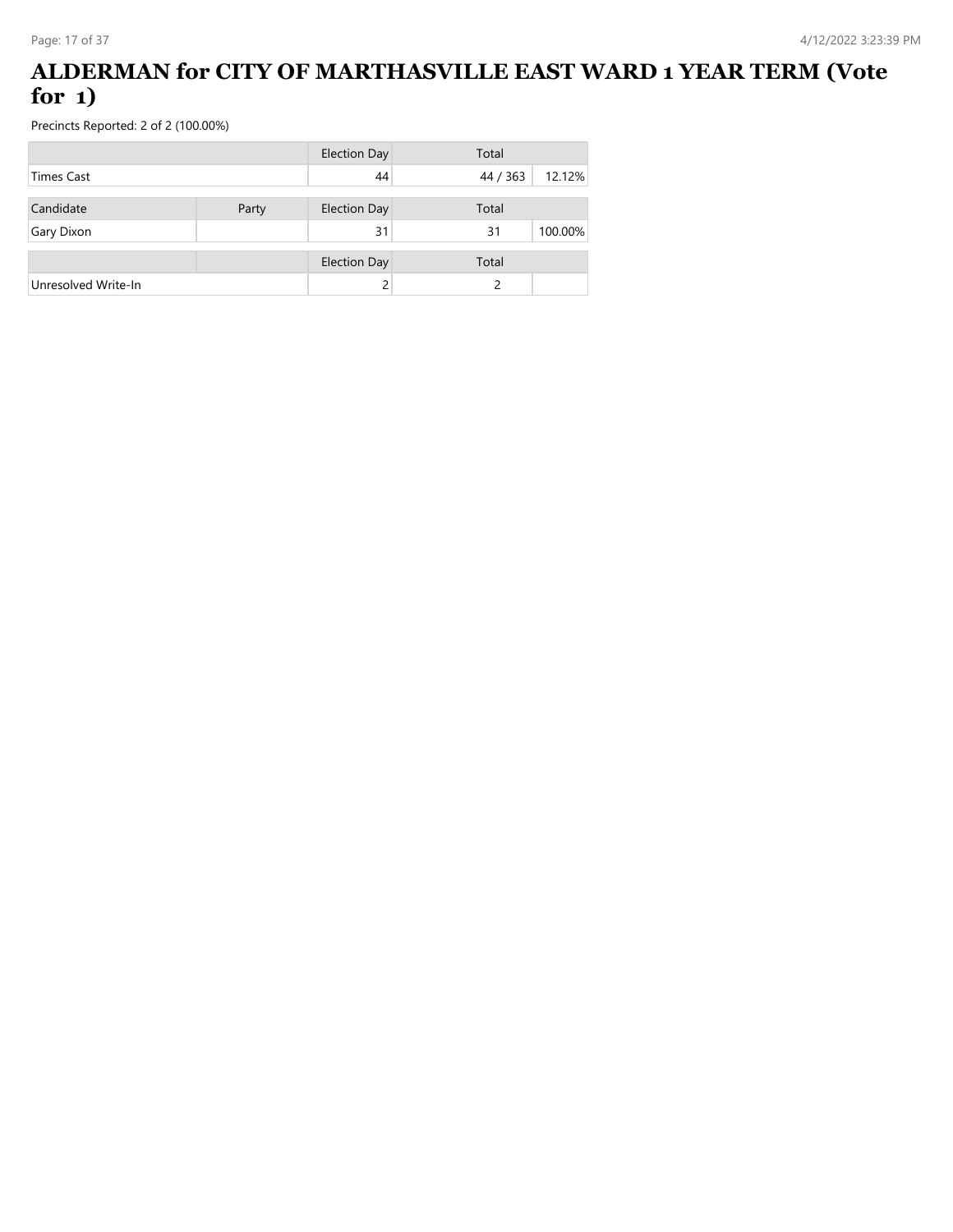# **ALDERMAN for CITY OF MARTHASVILLE SOUTHWEST WARD (Vote for 1)**

|                     |       | <b>Election Day</b> | Total    |        |
|---------------------|-------|---------------------|----------|--------|
| <b>Times Cast</b>   |       | 112                 | 112/455  | 24.62% |
| Candidate           | Party | <b>Election Day</b> | Total    |        |
| Christopher DeVore  |       | 39                  | 39       | 36.79% |
| Christopher Pitucha |       | 38                  | 38       | 35.85% |
| Lauren Williams     |       | 29                  | 29       | 27.36% |
|                     |       | <b>Election Day</b> | Total    |        |
| Unresolved Write-In |       | 0                   | $\Omega$ |        |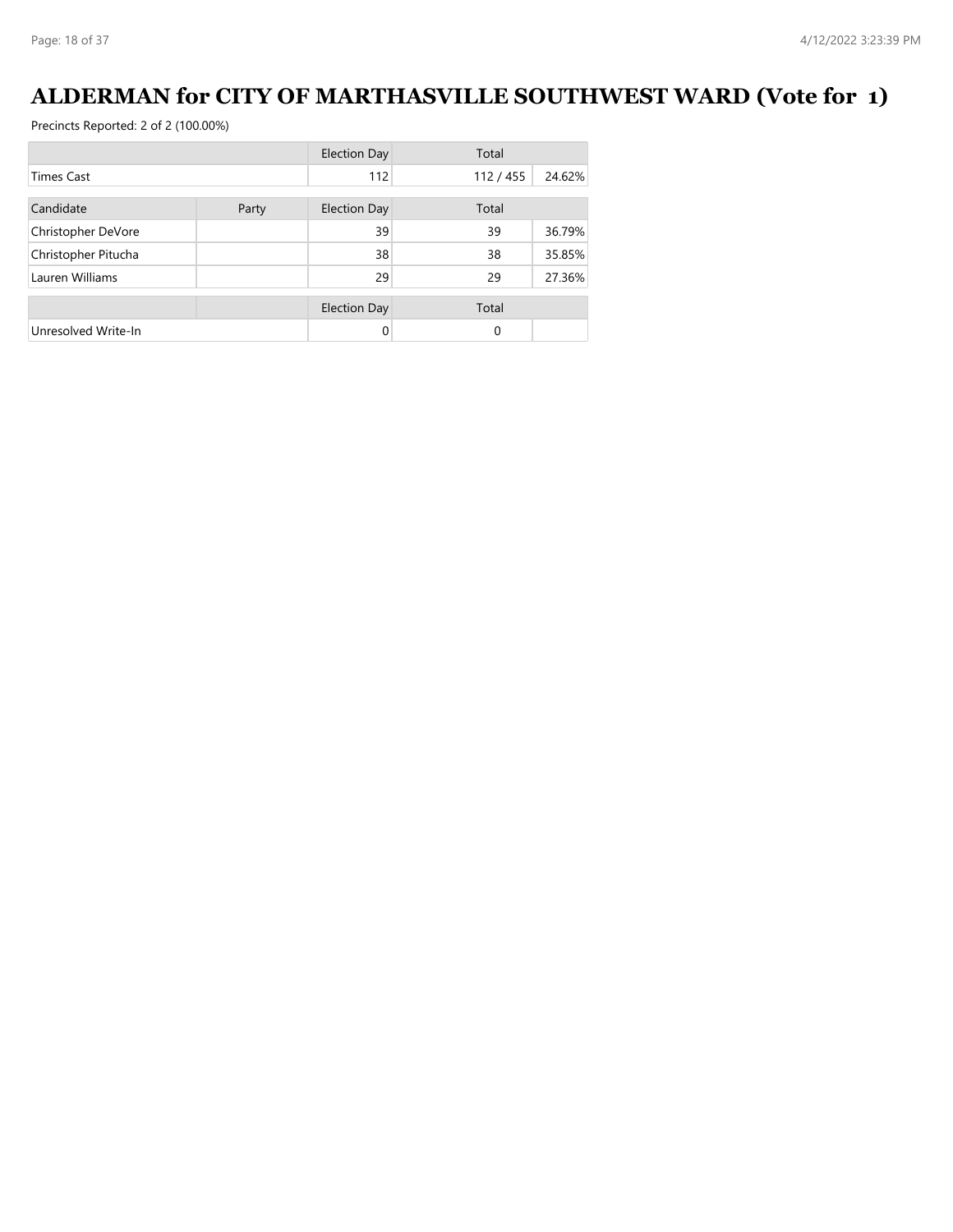# **ALDERMAN for CITY OF WARRENTON WARD ONE (Vote for 1)**

|                     |       | <b>Election Day</b> | Total       |         |
|---------------------|-------|---------------------|-------------|---------|
| <b>Times Cast</b>   |       | 274                 | 274 / 1,837 | 14.92%  |
|                     |       |                     |             |         |
| Candidate           | Party | <b>Election Day</b> | Total       |         |
| Jack Crump          |       | 223                 | 223         | 100.00% |
|                     |       |                     |             |         |
|                     |       | <b>Election Day</b> | Total       |         |
| Unresolved Write-In |       |                     | 3           |         |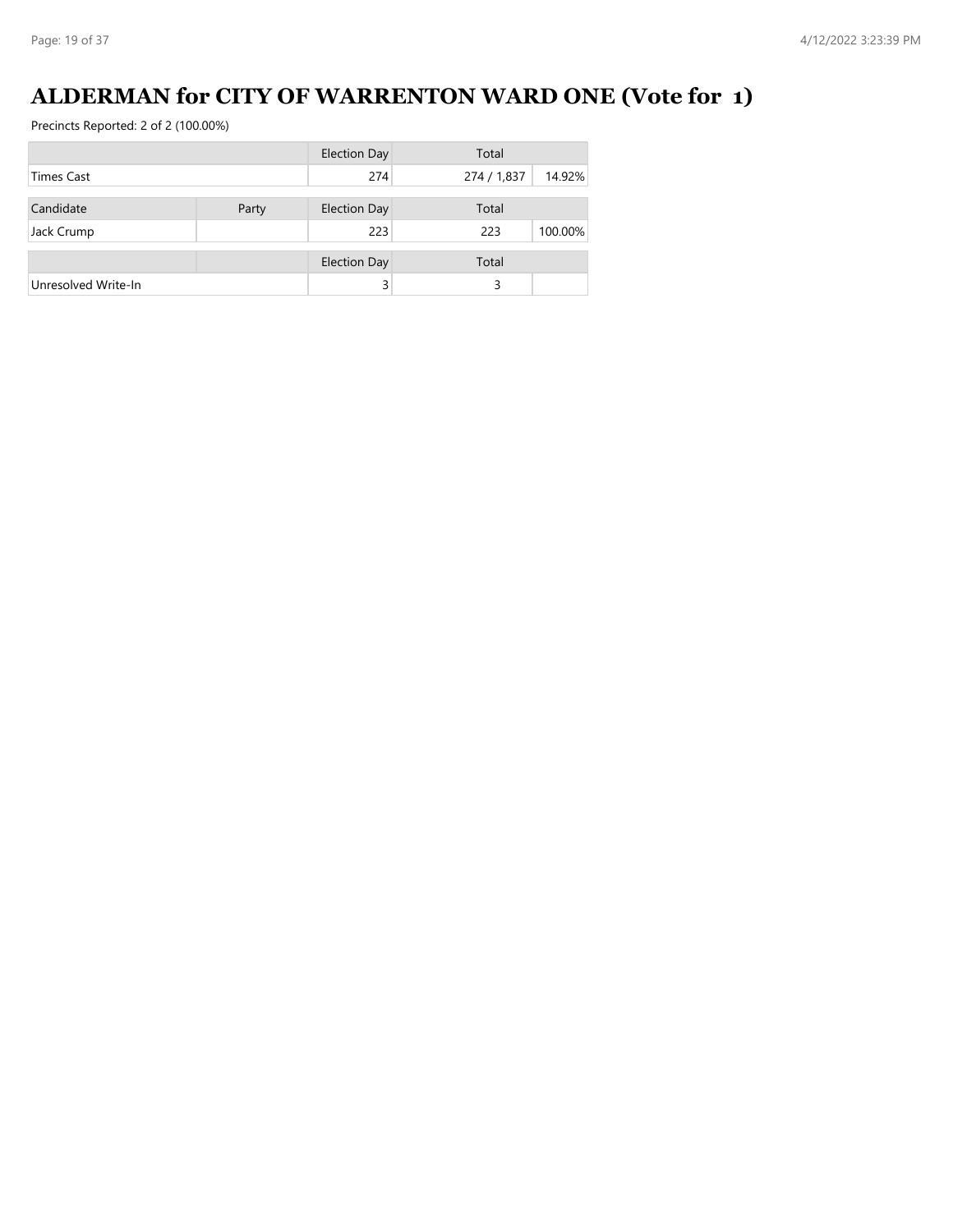# **ALDERMAN for CITY OF WARRENTON WARD TWO (Vote for 1)**

|                     |       | <b>Election Day</b> | Total       |         |
|---------------------|-------|---------------------|-------------|---------|
| <b>Times Cast</b>   |       | 248                 | 248 / 1,889 | 13.13%  |
|                     |       |                     |             |         |
| Candidate           | Party | <b>Election Day</b> | Total       |         |
| Scott Schulze       |       | 206                 | 206         | 100.00% |
|                     |       | <b>Election Day</b> | Total       |         |
|                     |       |                     |             |         |
| Unresolved Write-In |       | 6                   | 6           |         |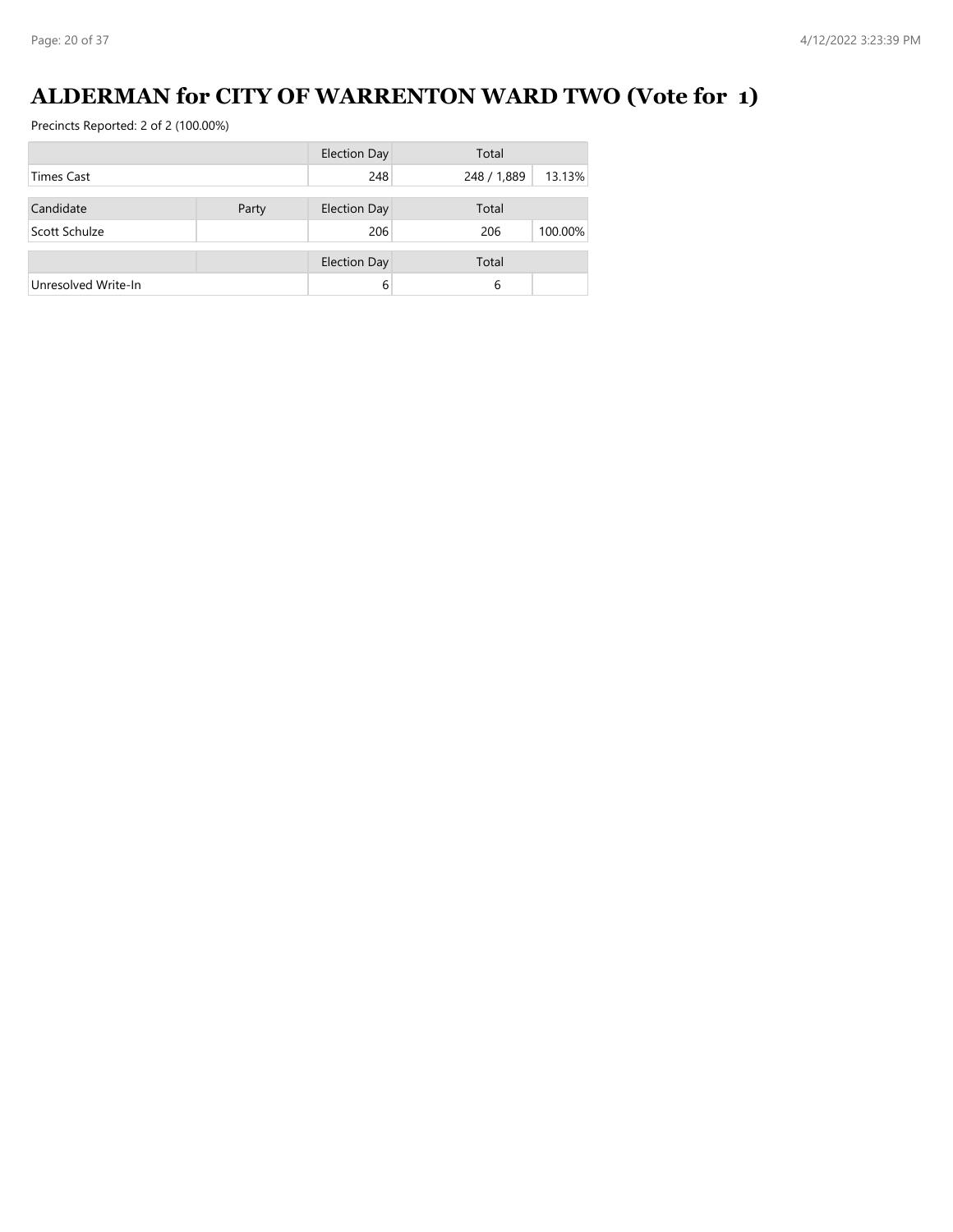# **ALDERMAN for CITY OF WARRENTON WARD THREE (Vote for 1)**

|                     |       | <b>Election Day</b> | Total       |        |
|---------------------|-------|---------------------|-------------|--------|
| <b>Times Cast</b>   |       | 167                 | 167 / 1,631 | 10.24% |
| Candidate           | Party | <b>Election Day</b> | Total       |        |
| Gary Miller         |       | 58                  | 58          | 40.56% |
| Nicholas W Sperlo   |       | 37                  | 37          | 25.87% |
| John Clark          |       | 48                  | 48          | 33.57% |
|                     |       | <b>Election Day</b> | Total       |        |
| Unresolved Write-In |       | 2                   | 2           |        |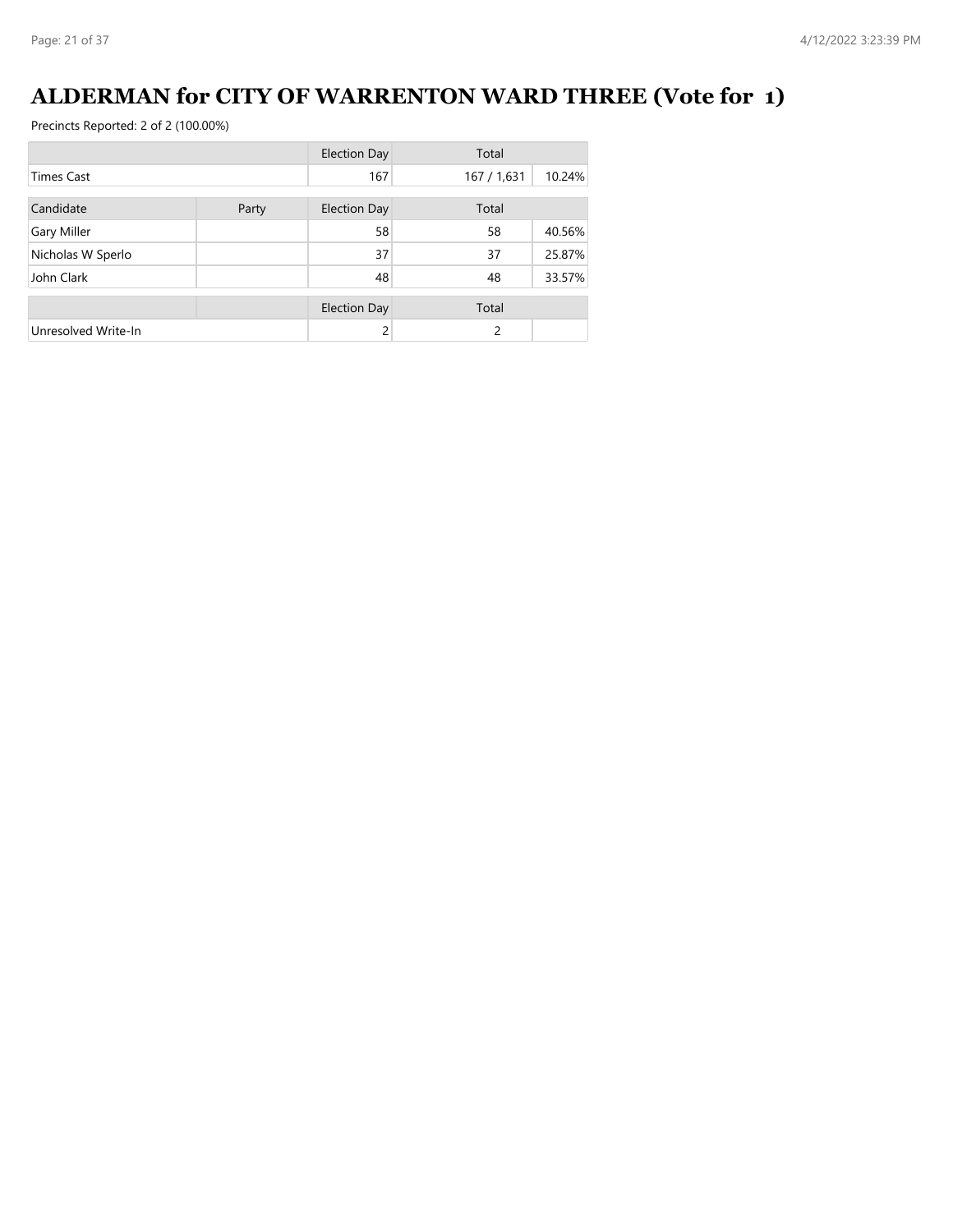# **ALDERMAN for CITY OF WRIGHT CITY WARD 1 (Vote for 1)**

|                     |       | <b>Election Day</b> | Total       |         |
|---------------------|-------|---------------------|-------------|---------|
| <b>Times Cast</b>   |       | 273                 | 273 / 1,539 | 17.74%  |
|                     |       |                     |             |         |
| Candidate           | Party | <b>Election Day</b> | Total       |         |
| Karey Owens         |       | 234                 | 234         | 100.00% |
|                     |       |                     |             |         |
|                     |       | <b>Election Day</b> | Total       |         |
| Unresolved Write-In |       |                     | 3           |         |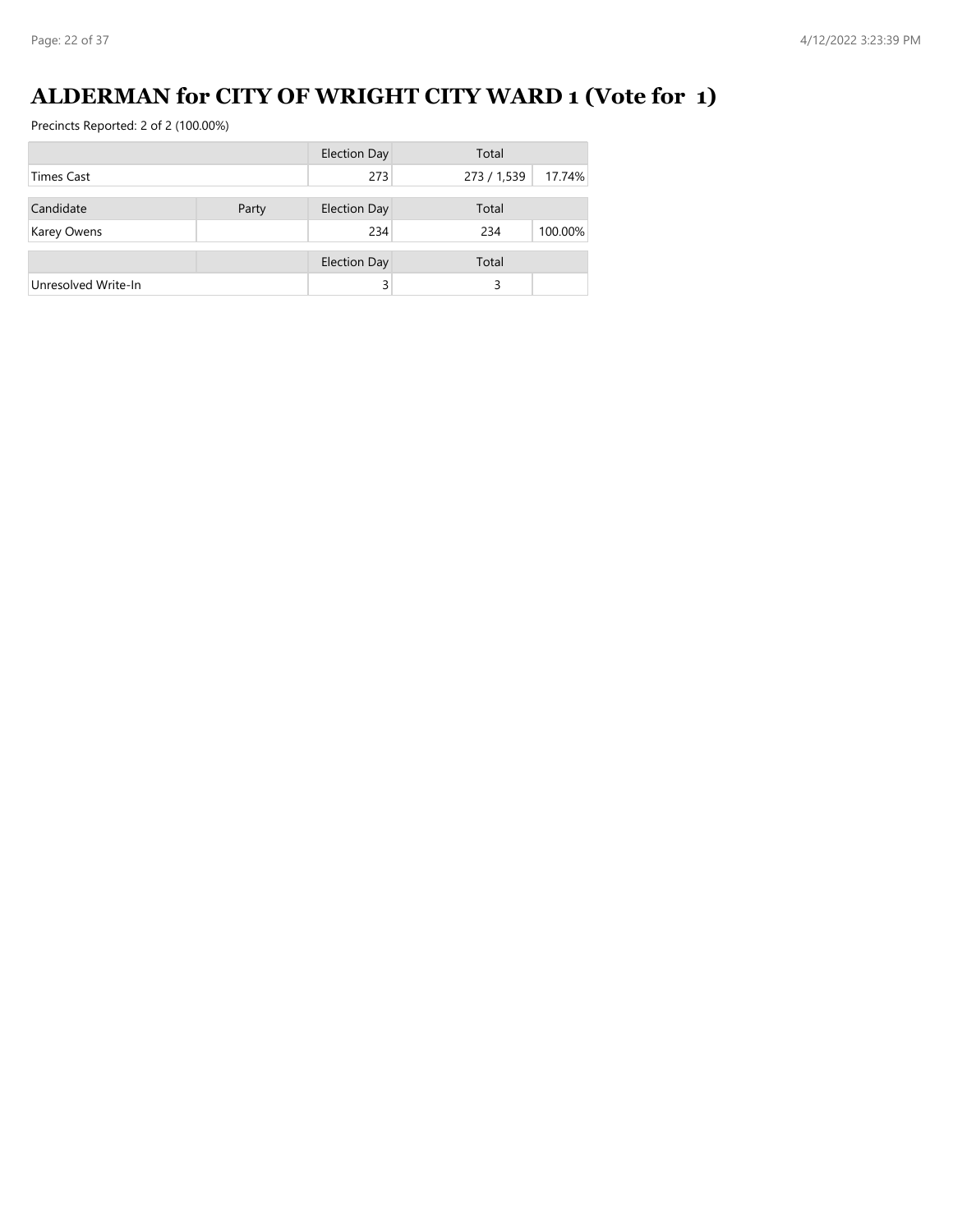# **ALDERMAN for CITY OF WRIGHT CITY WARD 2 (Vote for 1)**

|                     |       | <b>Election Day</b> | Total       |         |
|---------------------|-------|---------------------|-------------|---------|
| <b>Times Cast</b>   |       | 296                 | 296 / 1,557 | 19.01%  |
| Candidate           | Party | <b>Election Day</b> | Total       |         |
| Ramiz A. Hakim      |       | 269                 | 269         | 100.00% |
|                     |       |                     |             |         |
|                     |       | <b>Election Day</b> | Total       |         |
| Unresolved Write-In |       | 4                   | 4           |         |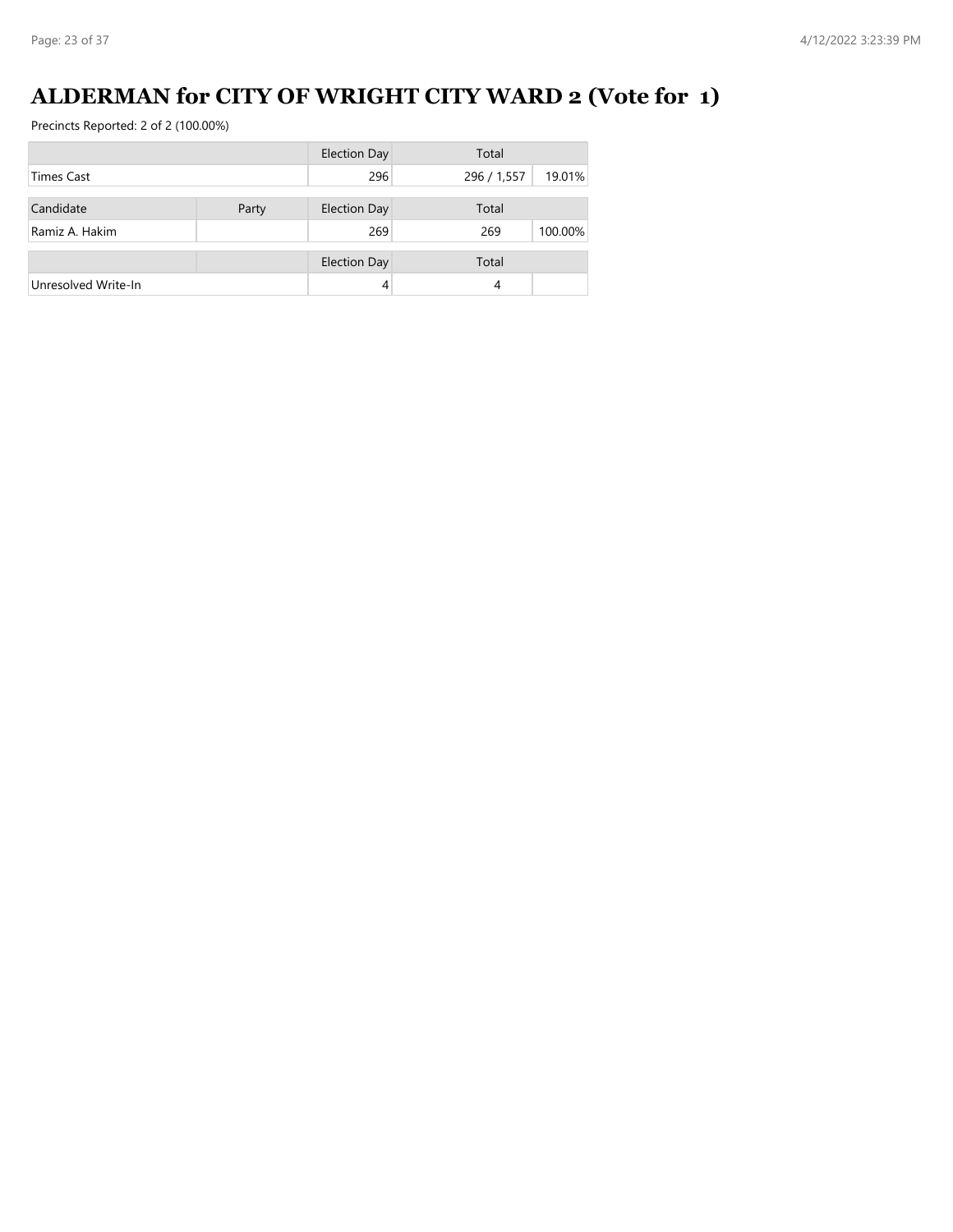# **CITY PROPOSITION F for CITY FORISTELL (Vote for 1)**

|                     |       | <b>Election Day</b> | Total    |        |
|---------------------|-------|---------------------|----------|--------|
| <b>Times Cast</b>   |       | 65                  | 65/214   | 30.37% |
| Candidate           | Party | <b>Election Day</b> | Total    |        |
| Yes                 |       | 14                  | 14       | 21.54% |
| No                  |       | 51                  | 51       | 78.46% |
|                     |       | <b>Election Day</b> | Total    |        |
| Unresolved Write-In |       | $\Omega$            | $\Omega$ |        |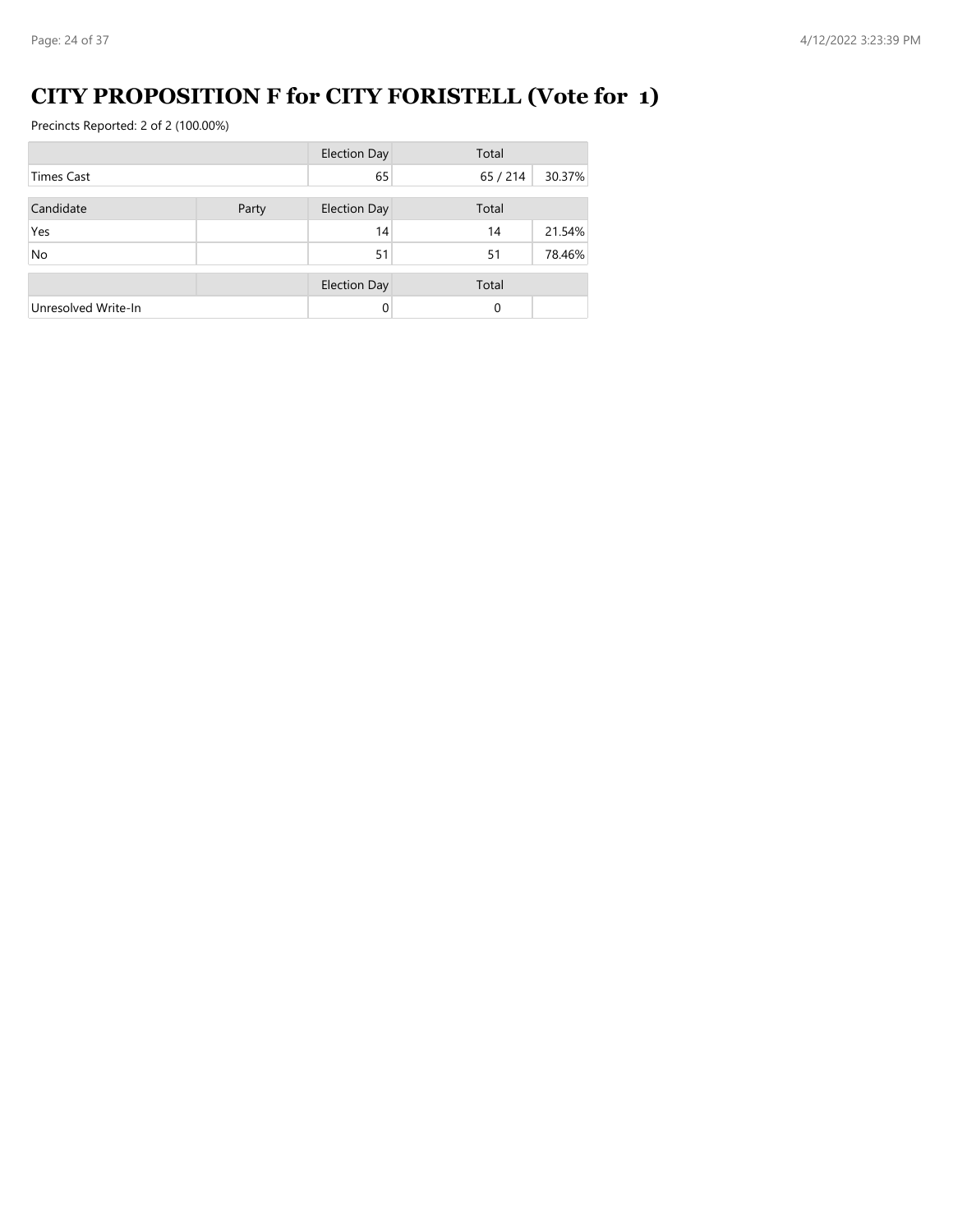# **TRUSTEES for VILLAGE OF INNSBROOK (Vote for 2)**

|                     |       | <b>Election Day</b> | Total   |        |
|---------------------|-------|---------------------|---------|--------|
| <b>Times Cast</b>   |       | 132                 | 132/516 | 25.58% |
| Candidate           | Party | <b>Election Day</b> | Total   |        |
| Donna West          |       | 100                 | 100     | 49.75% |
| <b>Ted Sator</b>    |       | 101                 | 101     | 50.25% |
|                     |       | <b>Election Day</b> | Total   |        |
| Unresolved Write-In |       | $\Omega$            | 0       |        |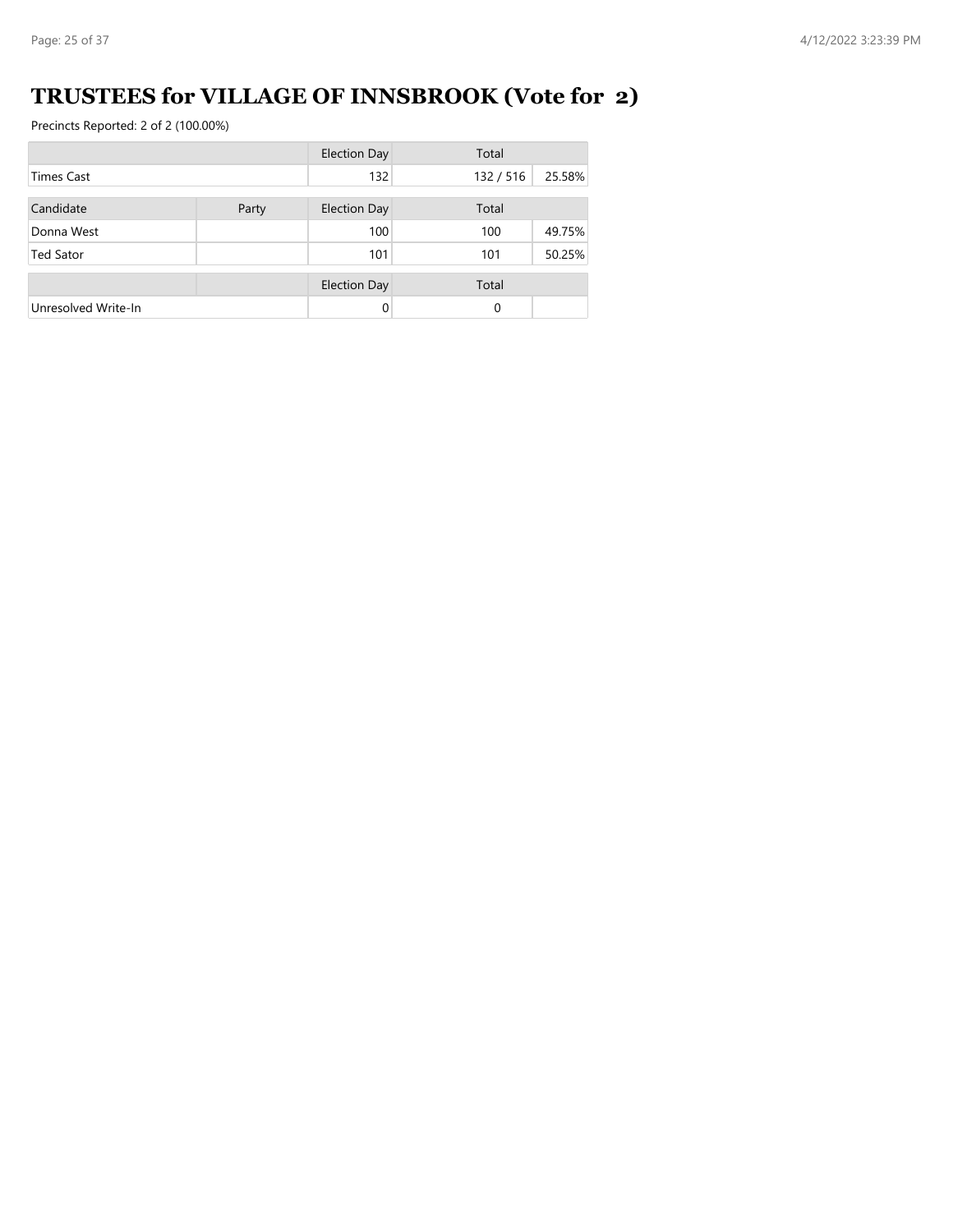# **TRUSTEES for VILLAGE OF PENDLETON (Vote for 2)**

|                     |                 | <b>Election Day</b> | Total |        |
|---------------------|-----------------|---------------------|-------|--------|
| <b>Times Cast</b>   |                 | 5                   | 5/20  | 25.00% |
| Candidate           | Party           | <b>Election Day</b> | Total |        |
|                     |                 | <b>Election Day</b> | Total |        |
| Eddie McDow         | <b>WRITE-IN</b> |                     |       | 33.33% |
| <b>Bill Cosb</b>    | <b>WRITE-IN</b> |                     |       | 33.33% |
| Mary Bopp           | <b>WRITE-IN</b> |                     |       | 33.33% |
| Unresolved Write-In |                 | 0                   | 0     |        |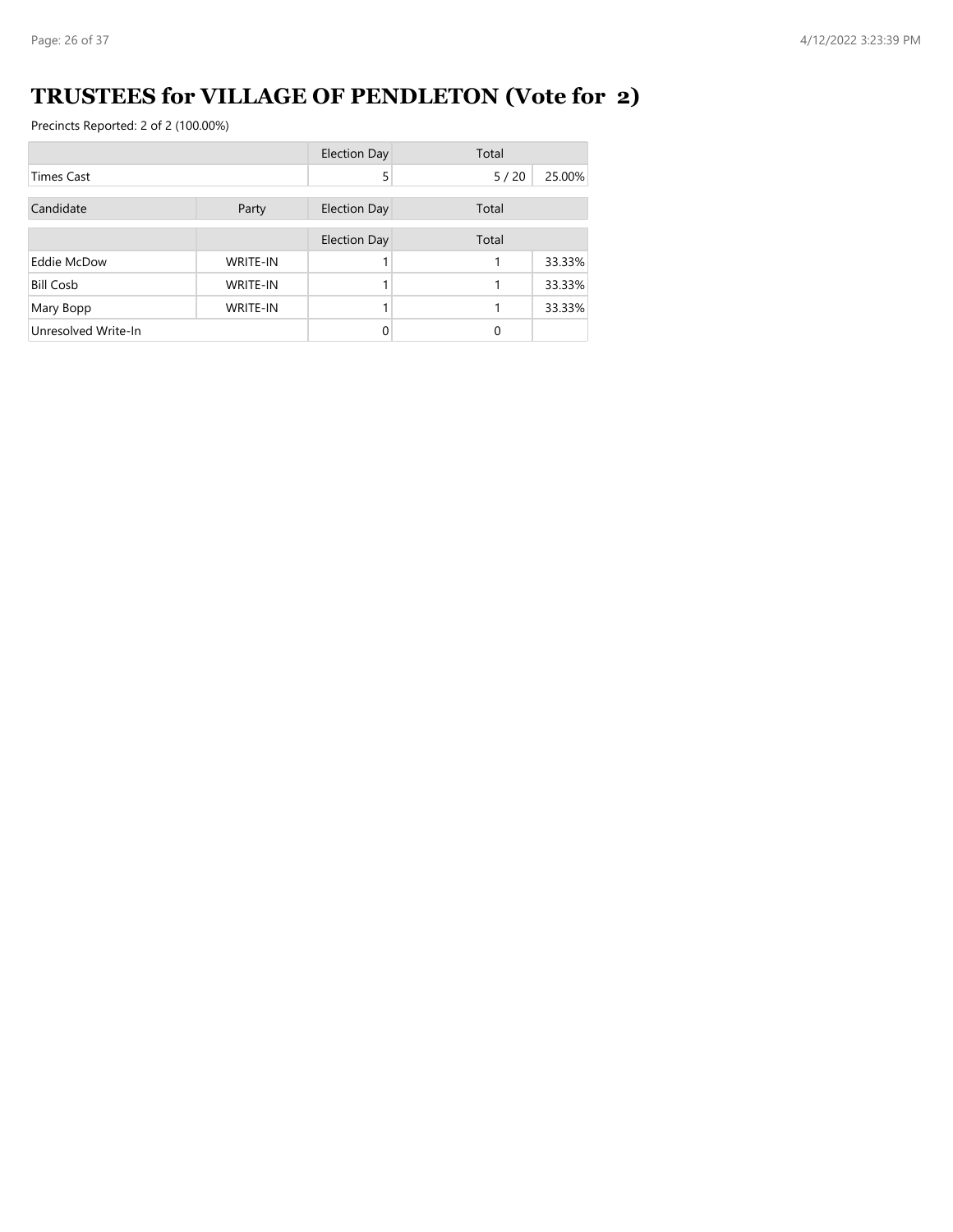# **VILLAGE PROPOSITION U for VILLAGE OF INNSBROOK (Vote for 1)**

|                     |       | <b>Election Day</b> | Total   |        |
|---------------------|-------|---------------------|---------|--------|
| <b>Times Cast</b>   |       | 132                 | 132/516 | 25.58% |
| Candidate           | Party | <b>Election Day</b> | Total   |        |
| Yes                 |       | 61                  | 61      | 47.66% |
| No                  |       | 67                  | 67      | 52.34% |
|                     |       | <b>Election Day</b> | Total   |        |
| Unresolved Write-In |       | $\Omega$            | 0       |        |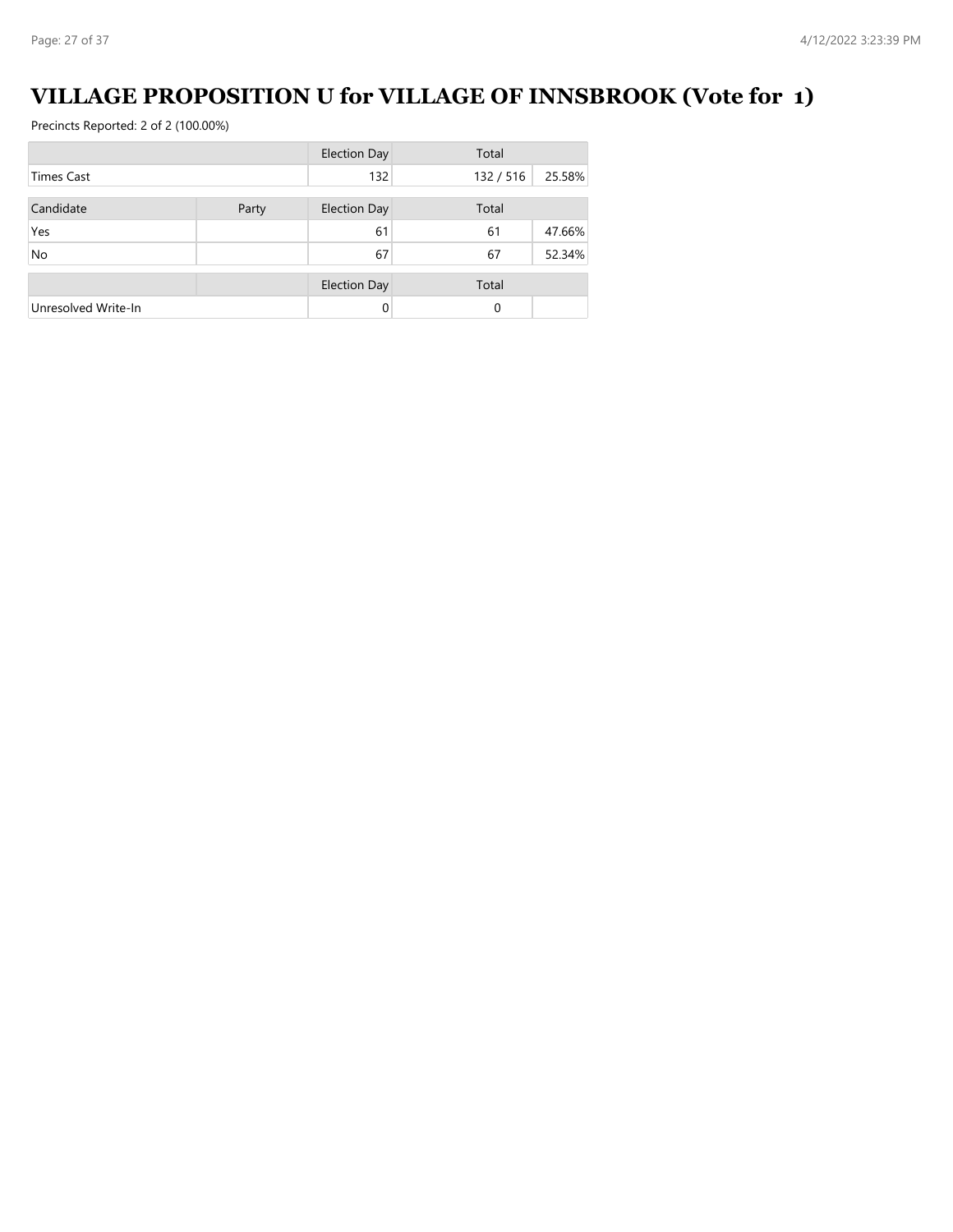#### **BOARD OF TRUSTEES for EAST CENTRAL MISSOURI JR COLLEGE SUB-DISTRICT #3 (Vote for 2)**

|                       |       | <b>Election Day</b> | Total       |        |
|-----------------------|-------|---------------------|-------------|--------|
| <b>Times Cast</b>     |       | 376                 | 376 / 3,293 | 11.42% |
|                       |       |                     |             |        |
| Candidate             | Party | <b>Election Day</b> | Total       |        |
| Eric Park             |       | 197                 | 197         | 44.57% |
| Cookie Hartbauer Hays |       | 158                 | 158         | 35.75% |
| Jon D. Ceretto        |       | 87                  | 87          | 19.68% |
|                       |       | <b>Election Day</b> | Total       |        |
| Unresolved Write-In   |       | 5                   | 5           |        |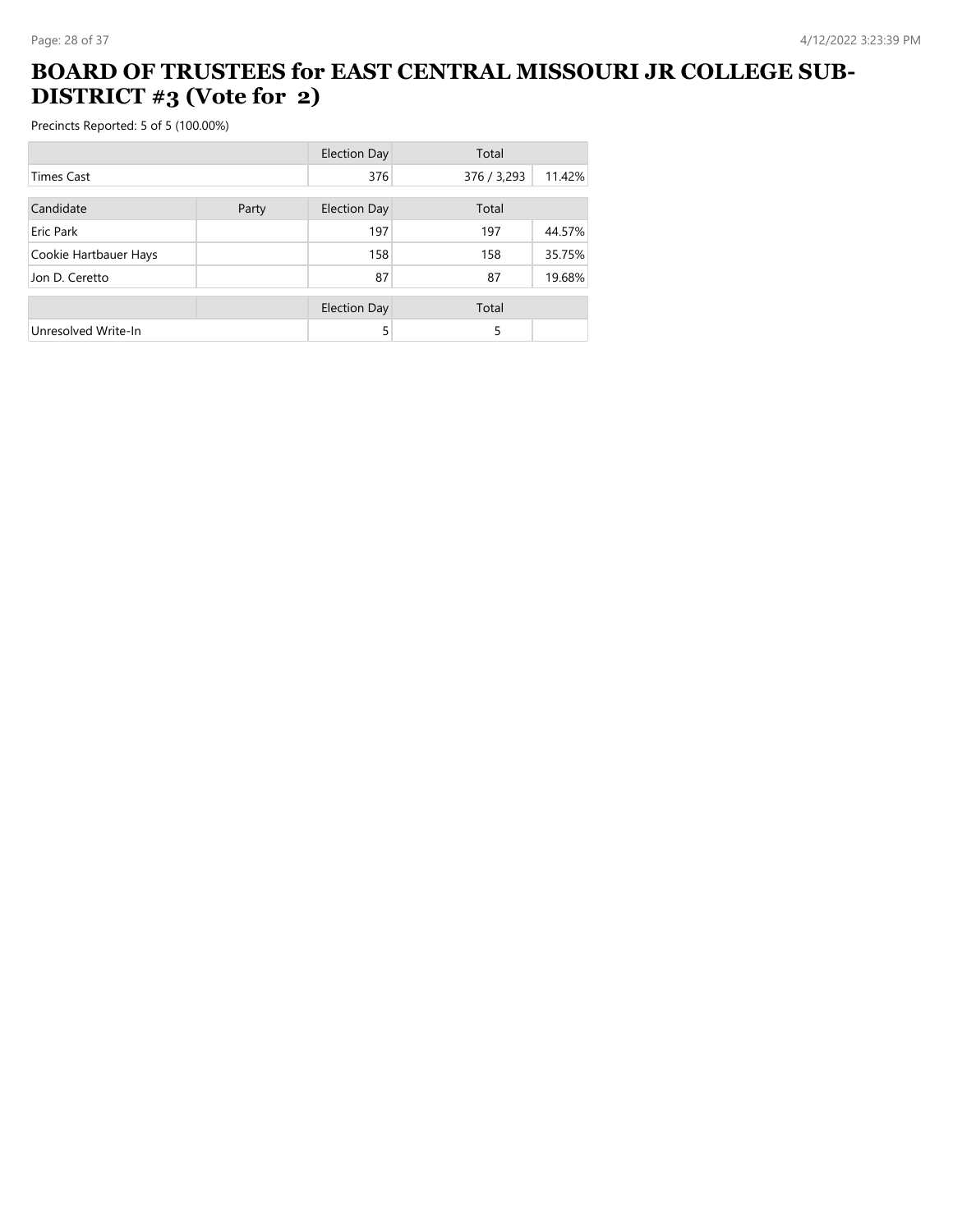# **911 BOARD MEMBER AT LARGE for WARREN COUNTY (Vote for 1)**

|                     |       | <b>Election Day</b> | Total          |         |
|---------------------|-------|---------------------|----------------|---------|
| <b>Times Cast</b>   |       | 3,537               | 3,537 / 25,218 | 14.03%  |
|                     |       |                     |                |         |
| Candidate           | Party | <b>Election Day</b> | Total          |         |
| Matt Eskew          |       | 2,861               | 2,861          | 100.00% |
|                     |       | <b>Election Day</b> | Total          |         |
|                     |       |                     |                |         |
| Unresolved Write-In |       | 27                  | 27             |         |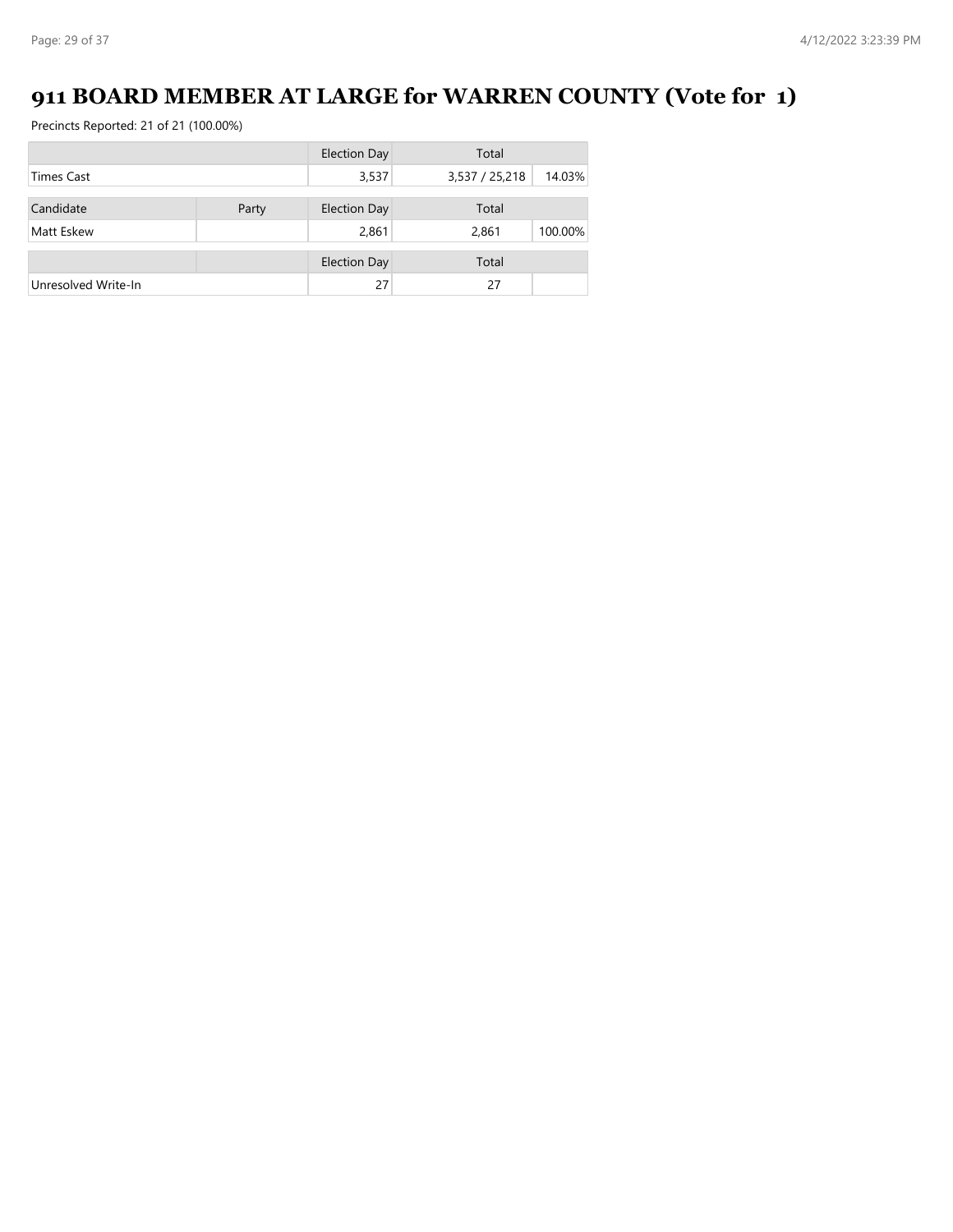# **911 BOARD MEMBER for 911 NORTHERN DISTRICT (Vote for 1)**

|                     |       | <b>Election Day</b> | Total          |         |
|---------------------|-------|---------------------|----------------|---------|
| <b>Times Cast</b>   |       | 1,923               | 1,923 / 13,389 | 14.36%  |
|                     |       |                     |                |         |
| Candidate           | Party | <b>Election Day</b> | Total          |         |
| Jamie Salvator      |       | 1,539               | 1,539          | 100.00% |
|                     |       | <b>Election Day</b> | Total          |         |
|                     |       |                     |                |         |
| Unresolved Write-In |       | 15                  | 15             |         |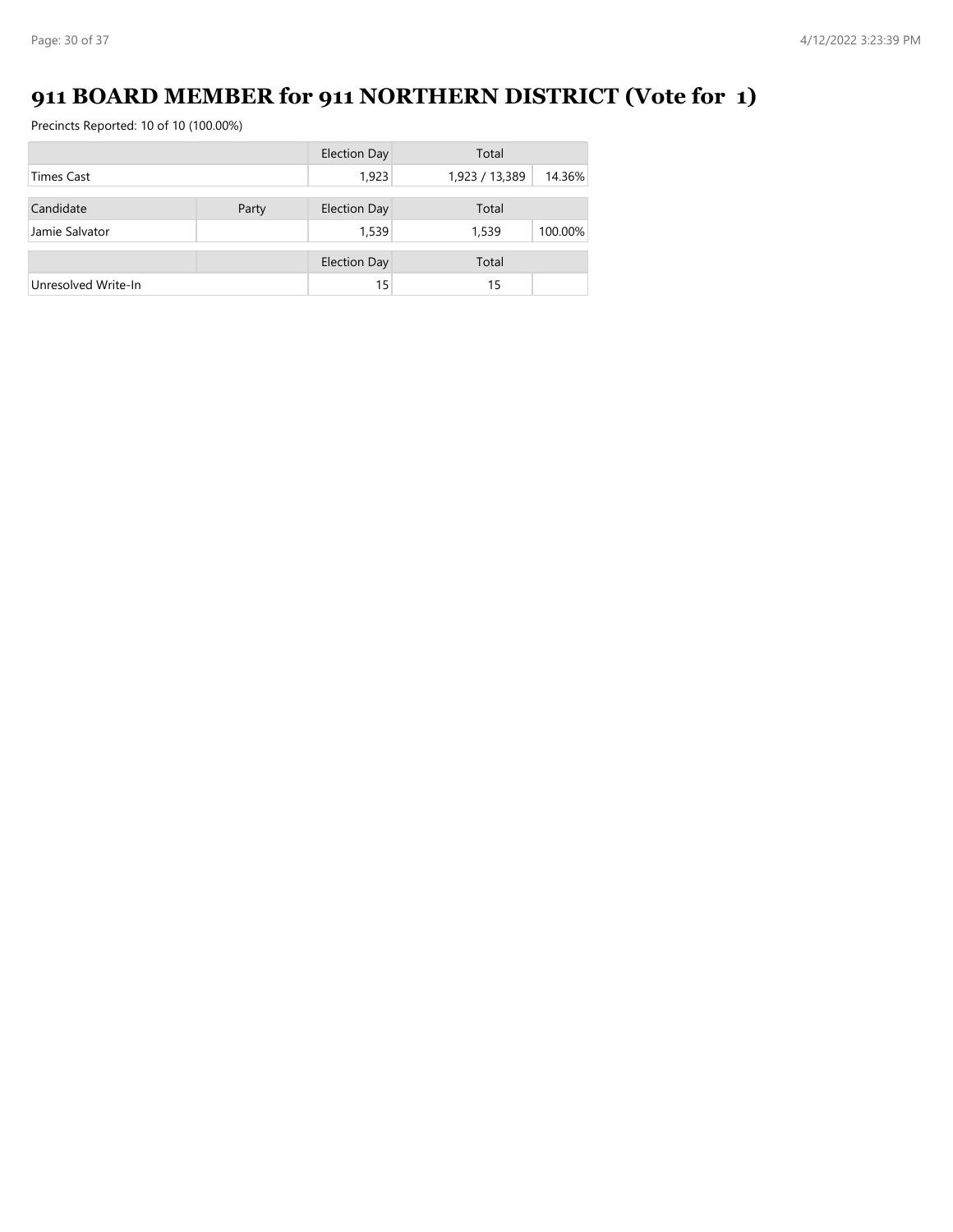# **911 BOARD MEMBER for 911 SOUTHERN DISTRICT (Vote for 1)**

|                     |       | <b>Election Day</b> | Total          |        |
|---------------------|-------|---------------------|----------------|--------|
| <b>Times Cast</b>   |       | 1,614               | 1,614 / 11,829 | 13.64% |
| Candidate           | Party | Election Day        | Total          |        |
|                     |       |                     |                |        |
| Caitlyn Struckhoff  |       | 914                 | 914            | 71.02% |
| Clay Lively         |       | 373                 | 373            | 28.98% |
|                     |       | <b>Election Day</b> | Total          |        |
| Unresolved Write-In |       | 13                  | 13             |        |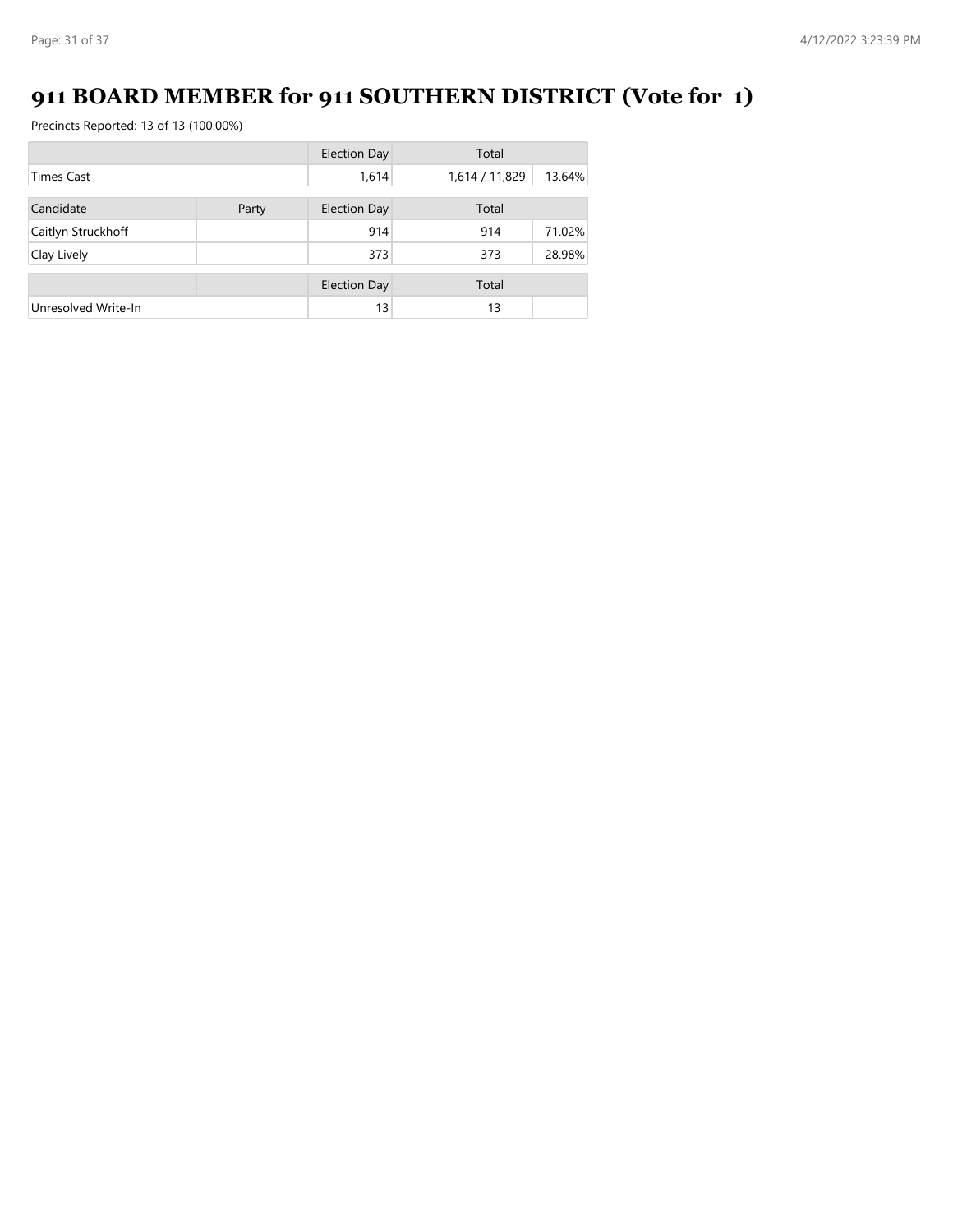#### **AMBULANCE DIRECTORS for WARREN COUNTY AMBULANCE SUB No. 3 (Vote for 1)**

|                     |       | <b>Election Day</b> | Total       |         |
|---------------------|-------|---------------------|-------------|---------|
| <b>Times Cast</b>   |       | 835                 | 835 / 5,188 | 16.09%  |
|                     |       |                     |             |         |
| Candidate           | Party | <b>Election Day</b> | Total       |         |
| Jill H. Smoot       |       | 687                 | 687         | 100.00% |
|                     |       | <b>Election Day</b> | Total       |         |
| Unresolved Write-In |       | 8                   | 8           |         |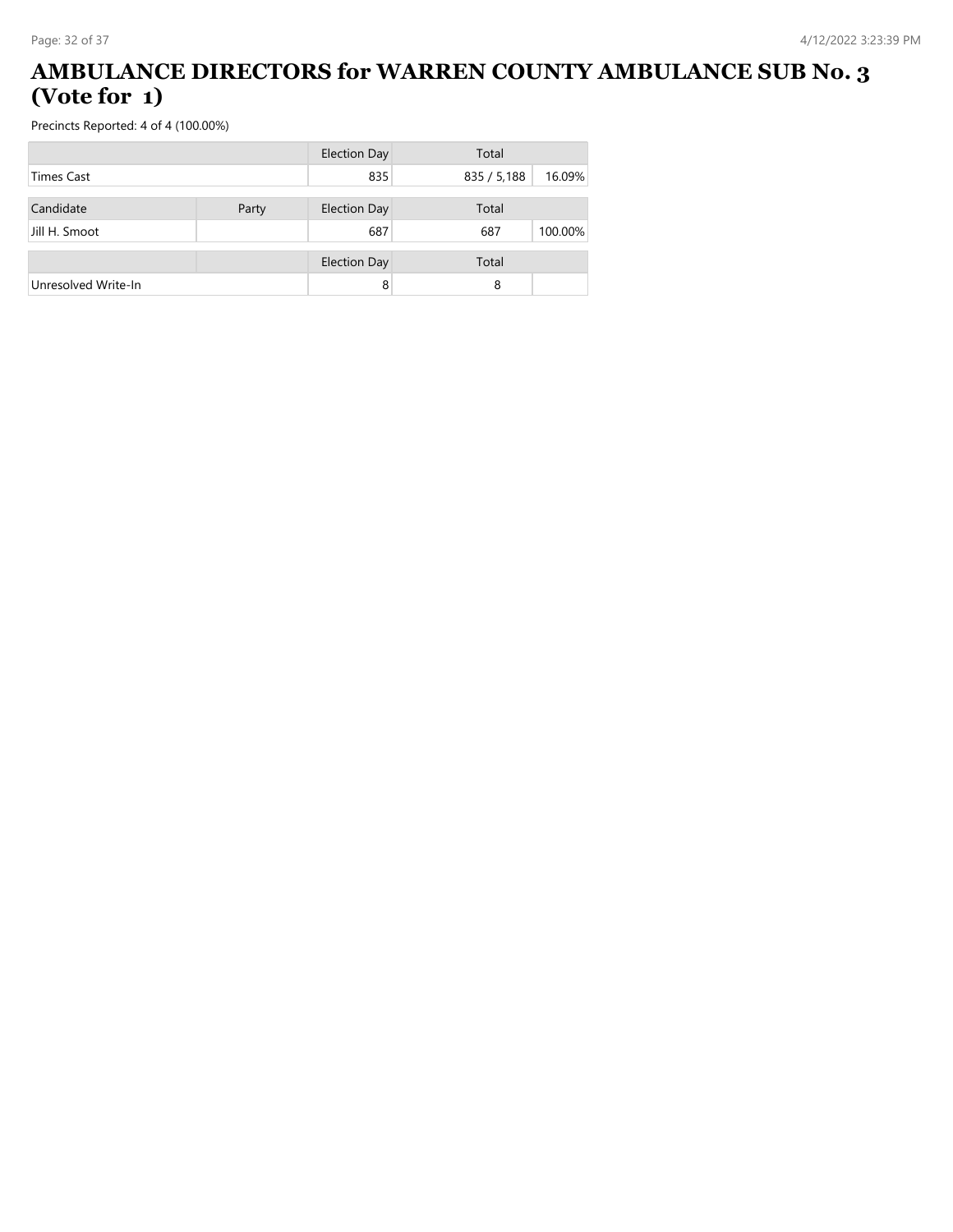#### **AMBULANCE DIRECTORS for WARREN COUNTY AMBULANCE SUB No. 6 (Vote for 1)**

|                                         |       | <b>Election Day</b> | Total       |        |
|-----------------------------------------|-------|---------------------|-------------|--------|
| <b>Times Cast</b>                       |       | 469                 | 469 / 3,375 | 13.90% |
| Candidate                               | Party | <b>Election Day</b> | Total       |        |
| Merlyn Petersmeyer                      |       | 273                 | 273         | 61.76% |
| Malissa (Madame Voodoo)<br><b>Booth</b> |       | 169                 | 169         | 38.24% |
|                                         |       | <b>Election Day</b> | Total       |        |
| Unresolved Write-In                     |       |                     |             |        |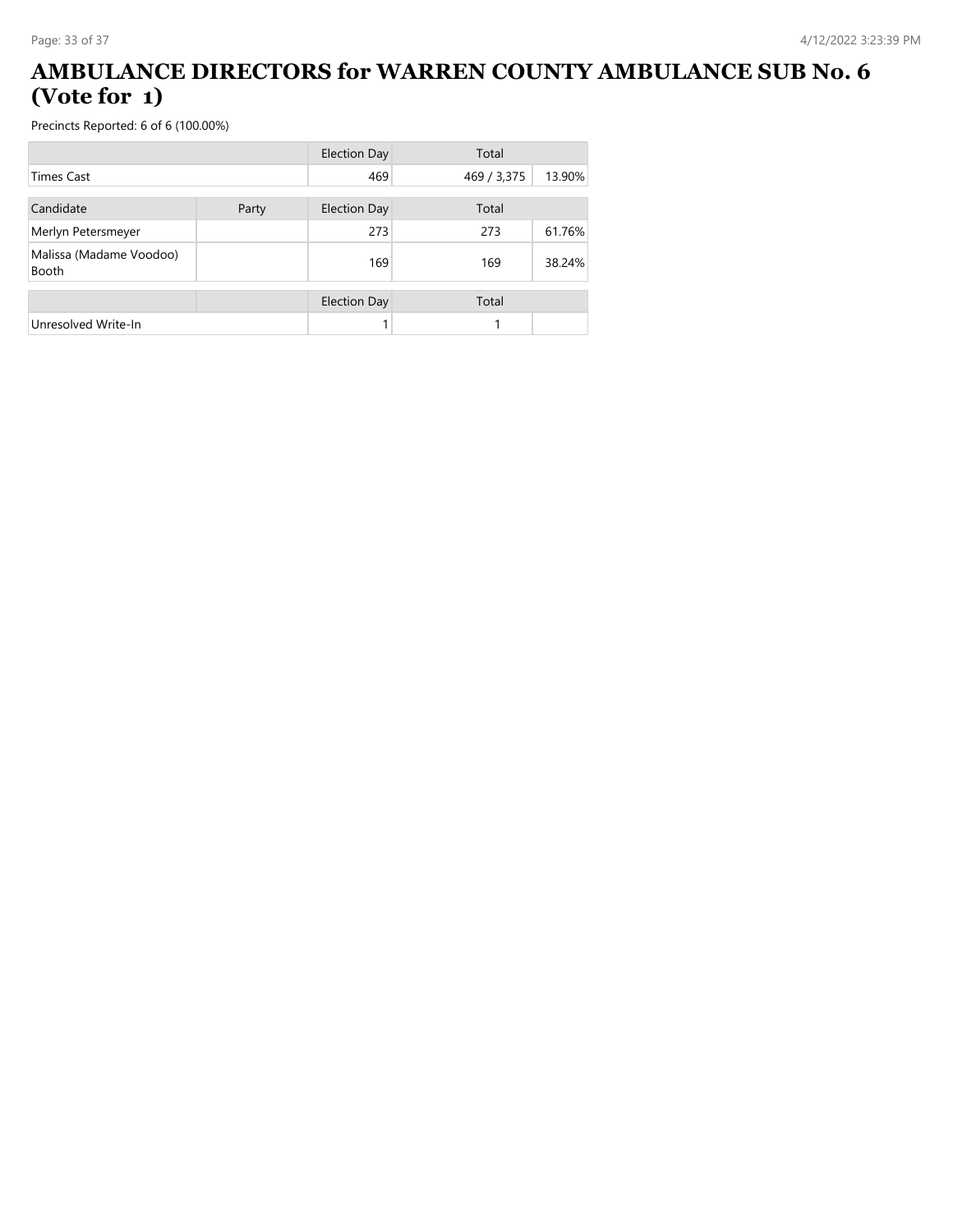#### **AMBULANCE DIRECTORS for MARTHASVILLE COMMUNITY AMBULANCE SUB 3 (Vote for 1)**

| <b>Election Day</b> |       | Total               |        |         |
|---------------------|-------|---------------------|--------|---------|
| <b>Times Cast</b>   |       | 46                  | 46/612 | 7.52%   |
| Candidate           | Party | <b>Election Day</b> | Total  |         |
| <b>Greg Cooper</b>  |       | 45                  | 45     | 100.00% |
|                     |       | <b>Election Day</b> | Total  |         |
| Unresolved Write-In |       |                     | 0      |         |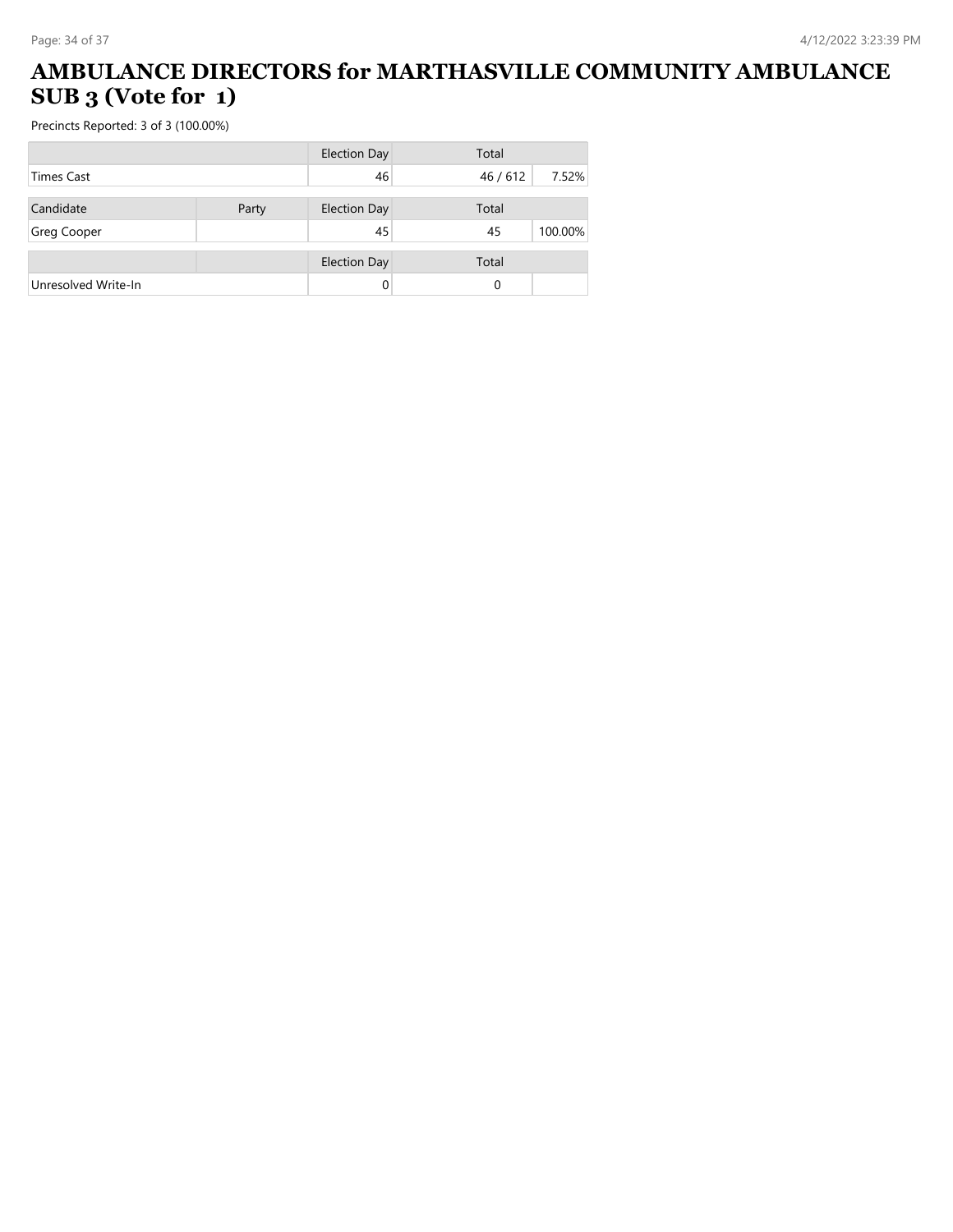#### **AMBULANCE DIRECTORS for MARTHASVILLE COMMUNITY AMBULANCE SUB 6 (Vote for 1)**

|                     |       | <b>Election Day</b> | Total    |        |
|---------------------|-------|---------------------|----------|--------|
| <b>Times Cast</b>   |       | 75                  | 75 / 755 | 9.93%  |
| Candidate           | Party | <b>Election Day</b> | Total    |        |
| Amanda E Meyer      |       | 35                  | 35       | 50.72% |
| <b>Tracy Holt</b>   |       | 34                  | 34       | 49.28% |
|                     |       | <b>Election Day</b> | Total    |        |
| Unresolved Write-In |       | 0                   | 0        |        |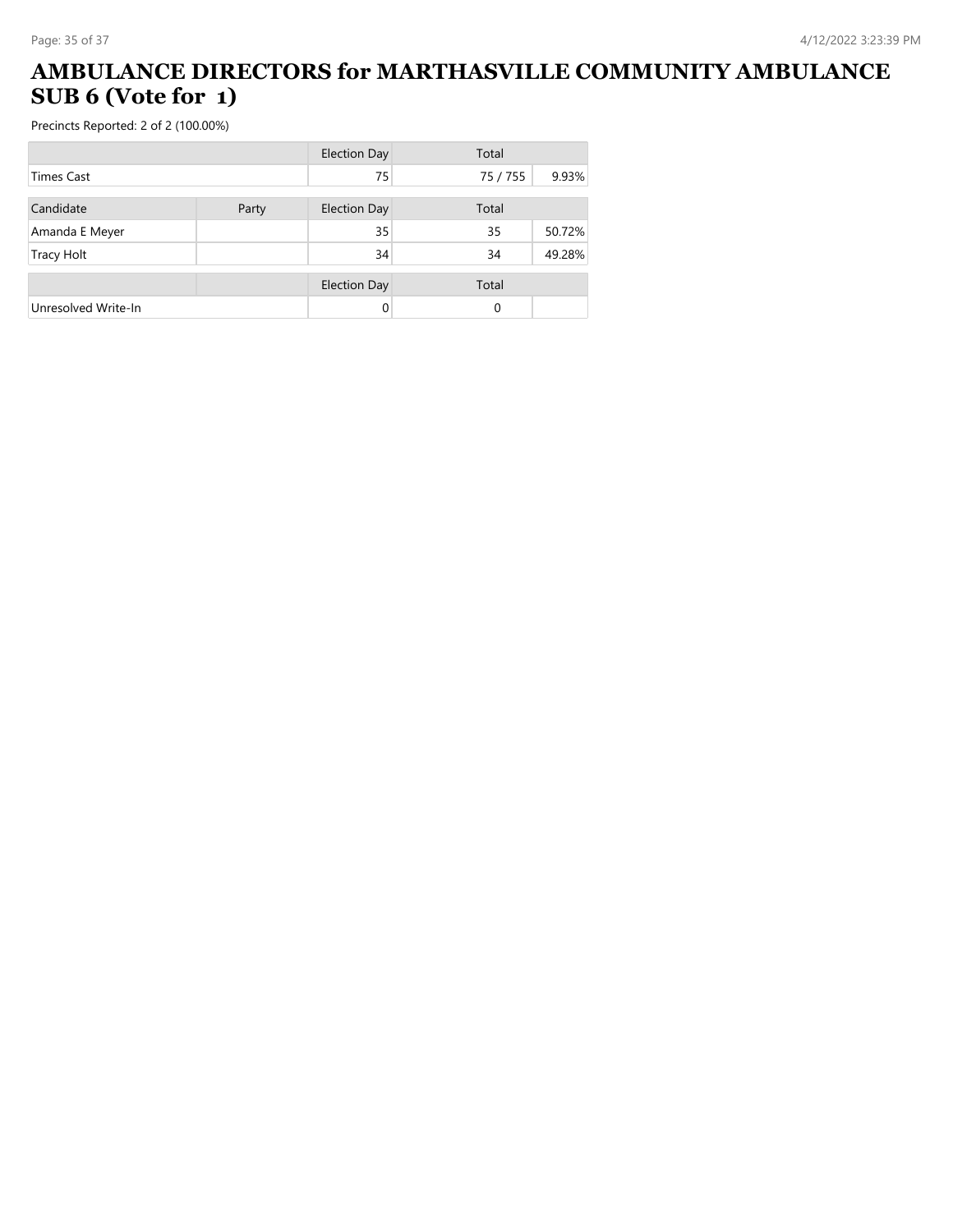#### **BOARD OF DIRECTORS for PUBLIC WATER SUPPLY DIST 2 OF ST. CHARLES COUNTY SUB-2 (Vote for 1)**

|                     |       | <b>Election Day</b> | Total         |         |
|---------------------|-------|---------------------|---------------|---------|
| <b>Times Cast</b>   |       | 1,064               | 1,064 / 8,372 | 12.71%  |
| Candidate           | Party | <b>Election Day</b> | Total         |         |
| Vicky Steinkamp     |       | 765                 | 765           | 100.00% |
|                     |       | <b>Election Day</b> | Total         |         |
| Unresolved Write-In |       | 8                   | 8             |         |